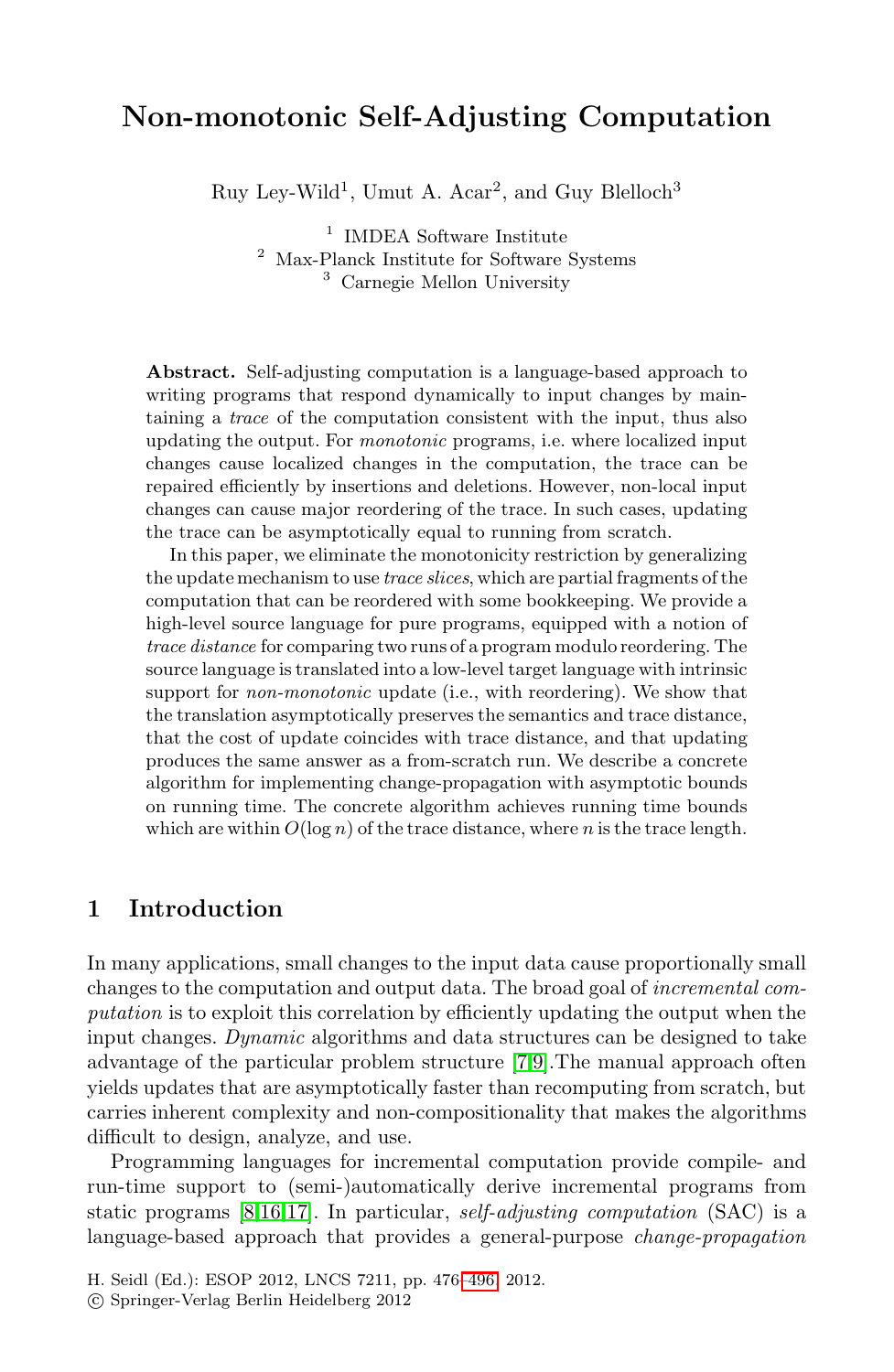mechanism to update the output [1]. Previous work shows that SAC can be effective in a reasonably broad range of domains, such as computational geometry [3], invariant checking [18], and machine learning [5]. In many cases, self-adjusting programs closely match or improve the asymptotic complexity achieved by algorithmic techniques, and have even helped solve challenging open problems by providing high-level reasoning for complex computations [4].

Self-adjusting programs construct and maintain a *trace* that records data and control dependencies of the computation. The trace is initially built during a run from scratch, recording the operations (e.g., that depend on the input or identify possibility of reuse) in execution order. Change-propagation edits the trace of the first run into the trace of the second run: input changes identify parts of the computation affected that must be rebuilt, while unaffected parts can be reused. This update takes time proportional to performing the new work for the updated run and discarding stale work from the previous run; there is no cost for work that is reused between runs.

Previous semantics and implementation tec[hn](#page-2-0)iques for SAC critically relied on reusing subcomputations *monotonically*, i.e., in the same order that they appear in a trace. For input changes that reorder subcomputations, however, existing change-propagation mechanisms can be grossly inefficient. As an abstract example, consider a computation that initially performs  $f(x)$ ;  $g(y)$ . After a small input change, the execution order might swap, yielding  $g(y)$ ;  $f(x)$  instead. Under monotonic change-propagation, we could only reuse one of these functions: we can reuse  $q(y)$  but would have to re-run  $f(x)$ , or vice versa. If both calls are expensive, neither choice will have an efficient update. In Section 2, we discuss a concrete example where non-local input changes cause computation reordering, and compare monotonic and non-monotonic change-propagation.

All previous work on SAC critically relies on monotonicity of changepropagation to ensure correctness and efficiency. Relaxing this constraint would make the technique effective for a broader class of computations, but requires overcoming three key challenges: (1) Can change-propagation be generalized to correctly support reordering? (2) How can we reason about the complexity of non-monotonic change-propagation at the program level? (3) How can nonmonotonic change-propagation be realized efficiently? In this paper, we generalize SAC to support *non-monotonic reuse* where subcomputations may be reused out of order and provide complete solutions to the three challenges.

We give a high-level, direct-style source language for pure programs (Src) (Section 3) with tree-shaped traces of their execution. A formal notion of *trace distance* quantifies dissimilarity between two runs modulo reordering and abstractly measures change-propagation time. Under monotonic reuse, *local* trace distance compares two runs head-to-head in execution order to account for their differences; intuitively this is edit distance under insertions and deletions. Under non-monotonic reuse, trace distance is supplemented by a *global* trace distance that decomposes each run into a set of *trace slices* (traces with holes), pairs subcomputations from each run, and adds their local trace distance; intuitively this is local trace distance modulo reordering, akin to set difference.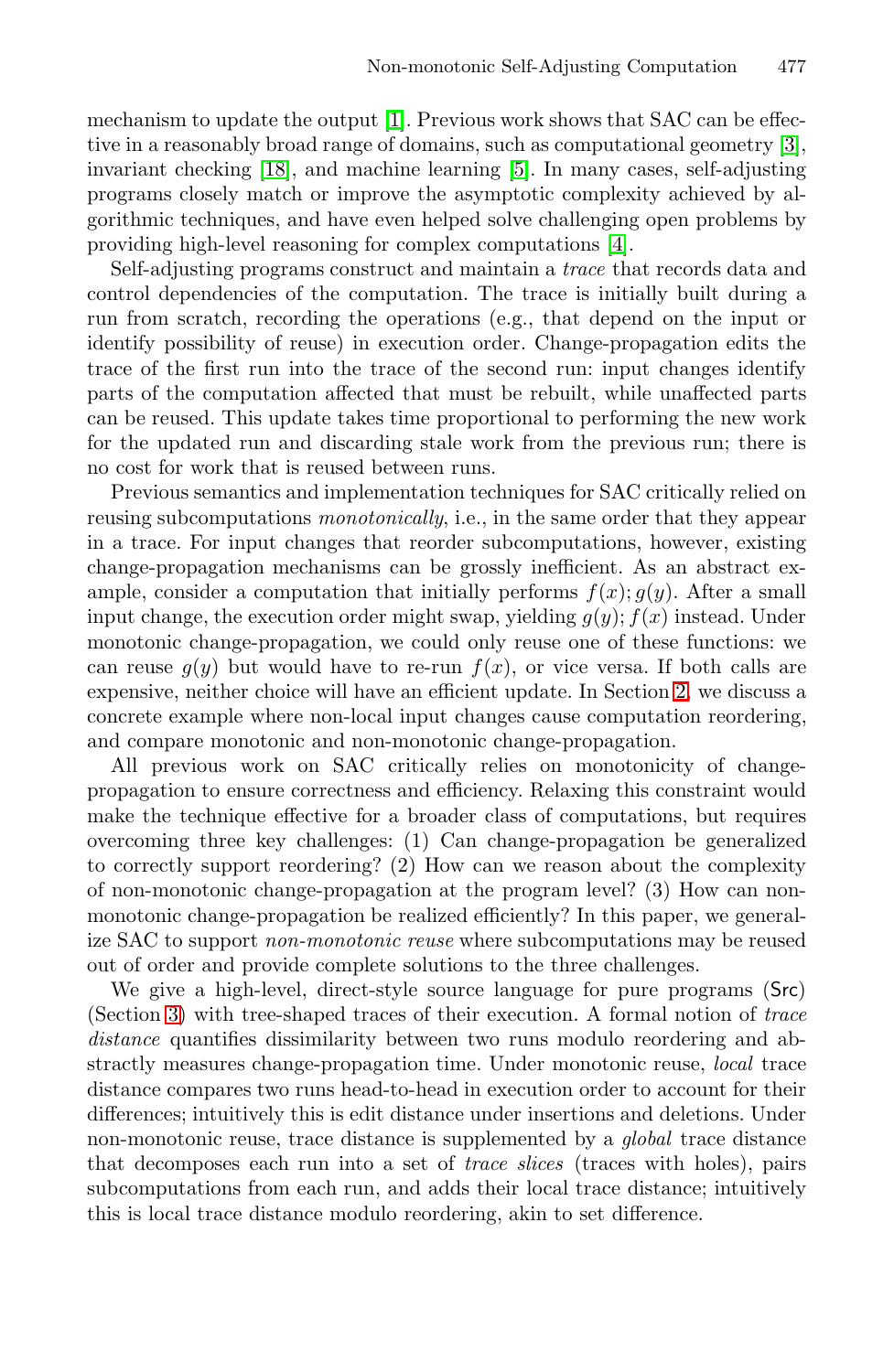We translate the source languages into a low-level, continuation-passing target language (Tgt in Section 4) with intrinsic support for non-monotonic changepropagation. Since continuations capture the rest of the computation, a listshaped trace overapproximates the scope of operations that must be re-run due to inconsistencies with input changes. Since a hole in a trace slice indicates computation that has been reused out of order and the hole is labeled with its continuation, the computation can resume by running the continuation. Therefore trace slices are essential for change-propagat[io](#page-14-0)n to support non-monotonic (i.e., out-of-order) reuse while maintaining correctness. We pro[ve](#page-15-0) the key consistency theorem that non-monotonic change-propagation always yields results that are consistent with a from scratch run. Moreover, we show that target-level global trace distance coincides with the cost of non-monotonic change-propagation. Finally, we also prove that greedy non-monotonic reuse yields asymptoticallyoptimal change-p[rop](#page-20-3)agation for a particular class of programs.

<span id="page-2-0"></span>We relate the source and target languages by translation and prove that the translation preserves the semantics and trace distance (Section 5).

Finally, we describe how to efficiently support non-monotonic SAC (Section 6). Specifically, we give algorithms and data structures to implement trace slices and non-monotonic change-propagation, such that the source-level trace distance can be realized with a logarithmic factor overhead in the size of the trace. We defer experimental evaluation to future work. Further discussion and technical details are in the first author's dissertation [11].

### **2 Overview**

We illustrate how non-local input changes can cause c[om](#page-4-0)putation reordering with a pure, self-adjusting map program on lists:

 $\text{with type } 'a \text{ list } = 'a \text{ cell ref}$  $\begin{array}{ll}\n\text{case get 1 of nil} & \text{=} & \text{put nil} \\
\text{1} & \text{1} & \text{1} \\
\text{2} & \text{1} & \text{1} \\
\end{array}$ 

We use write-once *modifiable references* (with put and get operations) for the<br>tail to identify where input changes require new computation, and memoizing tail to identify where input changes require new computation, and memoizing functions (declared by fun) to identify possible reuse across runs (Section 3). Here we explain its change-propagation and trace distance under monotonic and non-monotonic reuse. We revisit its formal trace distance in Section 3 and its performance under the change-propagation algorithm in Section 6.

A *trace* is a syntactic representation of a computation,  $(f(x))$  nosy which we depict with hierarchical box diagrams of the form: where the oval names the computation (e.g.,  $f(x)$ ), the inner rectangle is a hole to be filled with subtraces (e.g., recursive calls) capturing the call order, and the outer rectangle represents the local computation (i.e., between subcalls).

*Monotonic SAC.* Suppose we first map a function f on the list  $[1, \ldots, n, k]$ . Next, a meta-level mutator can change the input to  $[k, 1, \ldots, n]$  by moving k to the front, and *change-propagate* the first run to be consistent with the new input.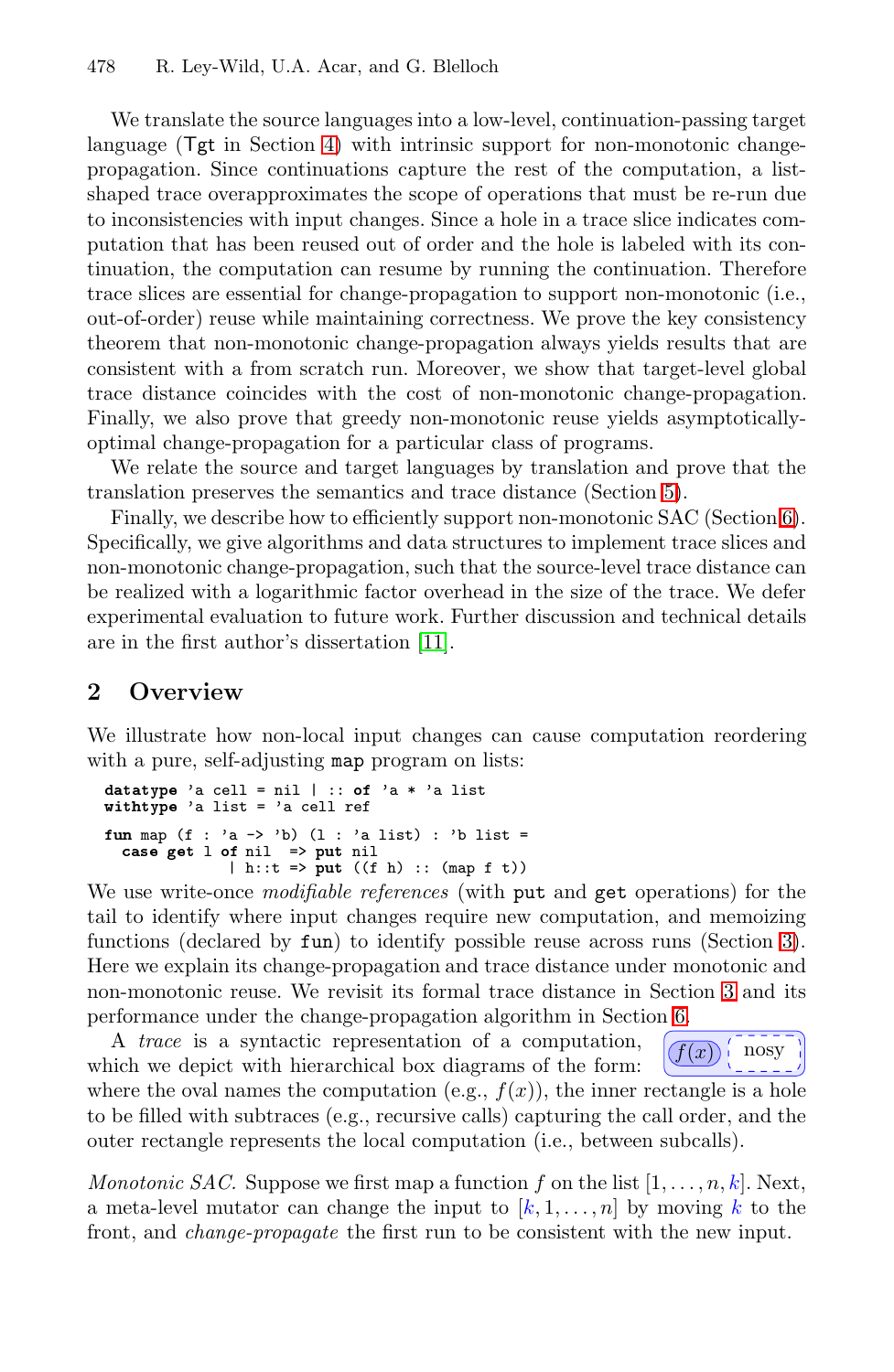The obvious w[ay t](#page-10-0)o change the input is to splice  $k$  out of the list, reinsert it at the front, and change-propagate. The first run (top) is a from-scratch execution that constructs the trace: each rectangle represents the local work (dereference the location, apply the function to the element, place the re-



sult in a new reference) with its nested recursive call. After changing the input list, change-propagation (Subsection 4.1) uses the input change(s) to edit the trace of the first run into the trace of the second run (bottom). Since the list's head element is  $k$  instead of 1, change-propagation greedily steals the corresponding subtrace from the first run; this is a form of *partial reuse* (indicated by dashed/orange) between runs because it's the same local work but has different subcomputation. Assuming a monotonic reuse, change-propagation must discard the prefix trace  $(1 \cdots n)$  from the first run in order to reuse the k subtrace, thus the work for  $(1 \cdots n)$  must be done afresh for the second run; this work is *obstructed from (i.e., not available for) reuse* (indicated by dotted/red) between successive runs. Finally, the work for nil can be *fully reused* (indicated by solid/green) between runs. Thus chan[ge-p](#page-20-4)ropagation takes  $O(n)$  time to update the computation, which is no more efficient t[han](#page-12-0) run[nin](#page-14-0)g from scratch.

Moving the last element to the front is a *non-local* change that swaps the relative order of execution between the computations for k and  $(1 \cdots n)$ . This is incompatible with monotonicity because work may only be reused if it occurs in the same order in both runs. Geometrically, the reuse arrows between the two traces cannot intersect.

Due to the complex semantics of change-propagation for the low-level Tgt language, we prefer to reason with an abstract *trace distance* [12] for the Src language, which quantifies the dissimilarities between runs. In Sections 4.3 and 5, we show that trace distance asymptotically coincides with the time for changepropagation. For monotonic reuse, *local* trace distance corresponds to an edit distance between traces. Intuitively, the distance between two traces is proportional to the **partially reusable** and discarded/fresh computation.

To improve change-propagation, we could employ a different reuse policy that instead performs the work for k afresh and reuses the work for  $(1 \cdots n)$ . Alternatively, we can factor the move into:  $(1)$  delete k from the list and change-propagate, then (2) reinsert it at the front and change-propagate again. Thus the bulk of the computation can be reused and change-propagation only requires  $O(1)$  time to splice k out for the second run and perform the work afresh for the third run. Note that



the work for  $(1 \cdots n)$  and nil are reused monotonically. However, these solutions aren't robust enough to handle other changes such as swapping the first and second halves of the list.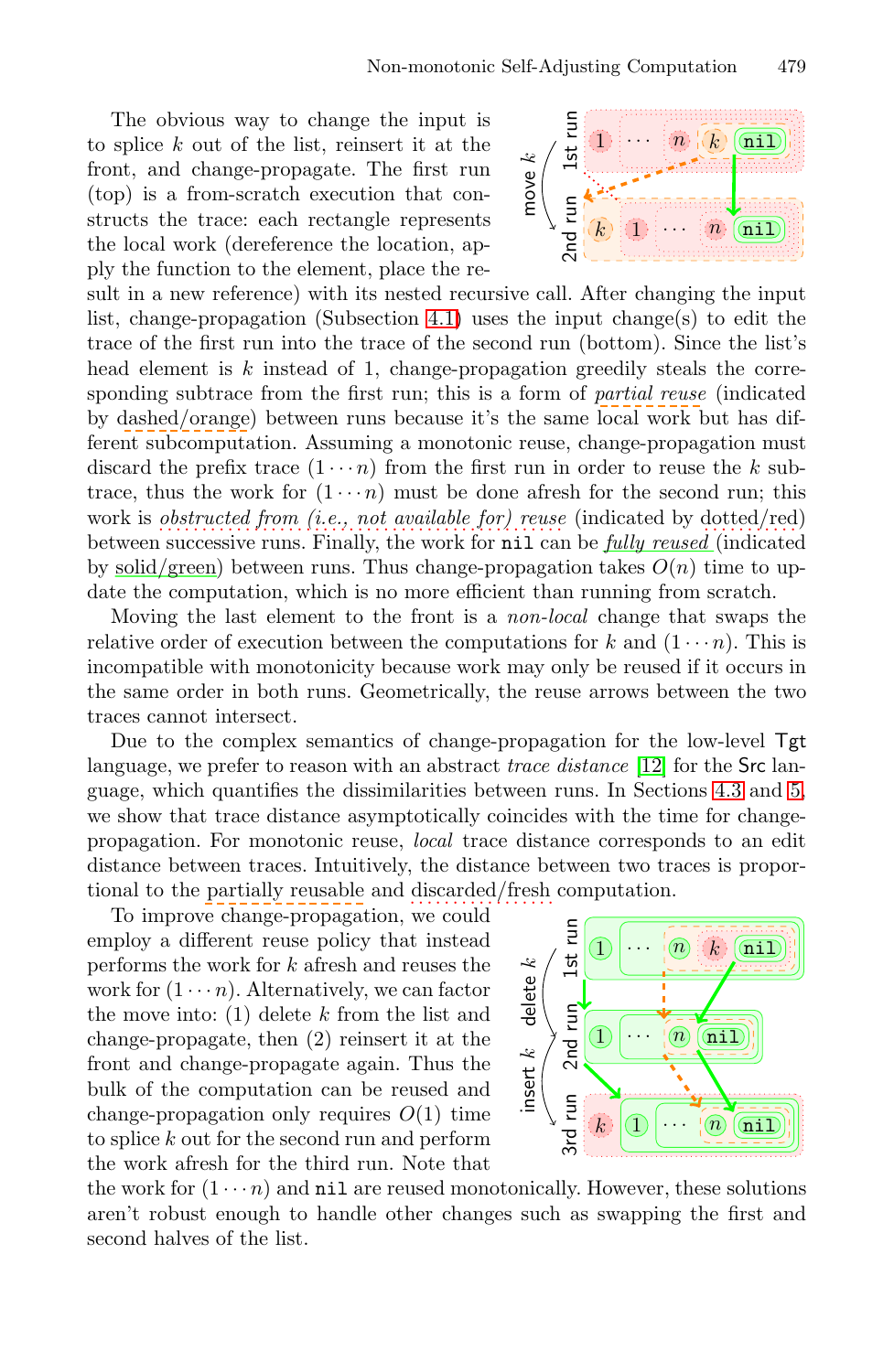*Non-Monotonic SAC.* In the non-monotonic setting, reusing a subtrace doesn't discard its prefix and thus change-propagation can reuse work out of order. Geometrically, non-monotonicity allows the reuse arrows to intersect, so obstructed reuse lines from the monotonic illustration become full or partial reuse arrows.



Change-propagation can greedily steal the work for  $k$  without sacrificing the prefix trace  $(1 \cdots n)$ , again this is partial reuse because the element has a different tail computation  $((1 \cdots n)$  instea[d of](#page-6-0) nil). Next, the subtrace for  $(1 \cdots n)$ from the first run can be (almost) fully reused, except for its differing tail list (nil instead of  $k$ ). Finally, the t[r](#page-4-0)ace for nil can also be fully reused. In this example reuse is maximized, thus change-propagation takes  $O(1)$  time to update the computation, an asymptotic speedup over running from scratch. Unlike the alternatives suggested above, non-monotonicity make change-propagation robust enough to handle swapping larger list segments.

<span id="page-4-0"></span>For non-monotonic reuse, trace distance is a hybrid of set difference and edit distance. I[n](#page-15-0) particular, *global* trace distance (Subsection 3.2) allows decomposing the trace of each run into *trace slices* (traces with holes) which are then compared pairwise with local trace distance. In Section 3, we revisit this example's formal trace distance derivation. Briefly, each trace can be decomposed into separate slices for  $(1 \cdots n)$ , k, and nil. The similar slices of each run have  $O(1)$  local distance because the  $(1 \cdots n)$  and k slices have to account for their differing tails between runs but are otherwise identical. Thus the global distance between runs is also  $O(1)$ . Finally, the algorithmic overhead of non-monotonic change-p[rop](#page-9-0)aga[tio](#page-14-0)n (Section 6) is logarithmic in the size of the trace, so an implementation would require  $O(\log n)$  time to update.

# **3 The Src Language**

The Src language serves to write pure direct-sty[le](#page-4-1) programs that depend on input data that differs across runs, and can be compiled into equivalent self-adjusting Tgt programs (see Sections 4 and 5). The dynamic and cost semantics of Src produces an *execution trace* that can be used to determine a *trace distance* that quantifies differences between runs modulo reordering, which is asymptotically matc[hed](#page-9-0) by the change-propagation mechanism of Tgt.

<span id="page-4-1"></span>The Src language is a pure call-by-value  $\lambda$ -calculus with ML-style references (without update) to represent data that may change across runs.<sup>1</sup> The following grammar gives the syntax of types  $\tau$ , expressions e, and values v, using metavariables f and x for identifiers and  $\ell$  for locations.

 $\tau ::= \textbf{nat} | \tau_x \to \tau | \tau \textbf{ ref} \quad e ::= v | \textbf{caseN} \, v_n \, e_z \, x.e_s | e_f \, \text{\$e}_x | \textbf{put} \, v | \textbf{get} \, v_1$  $v ::= x \mid \textbf{zero} \mid \textbf{succ} \, v \mid \textbf{fun} \, f.x.e \mid \ell$ 

<sup>1</sup> Src (and Tgt of Section 4) includes natural numbers for didactic purposes and can easily be extended with products, sums, recursive types, etc..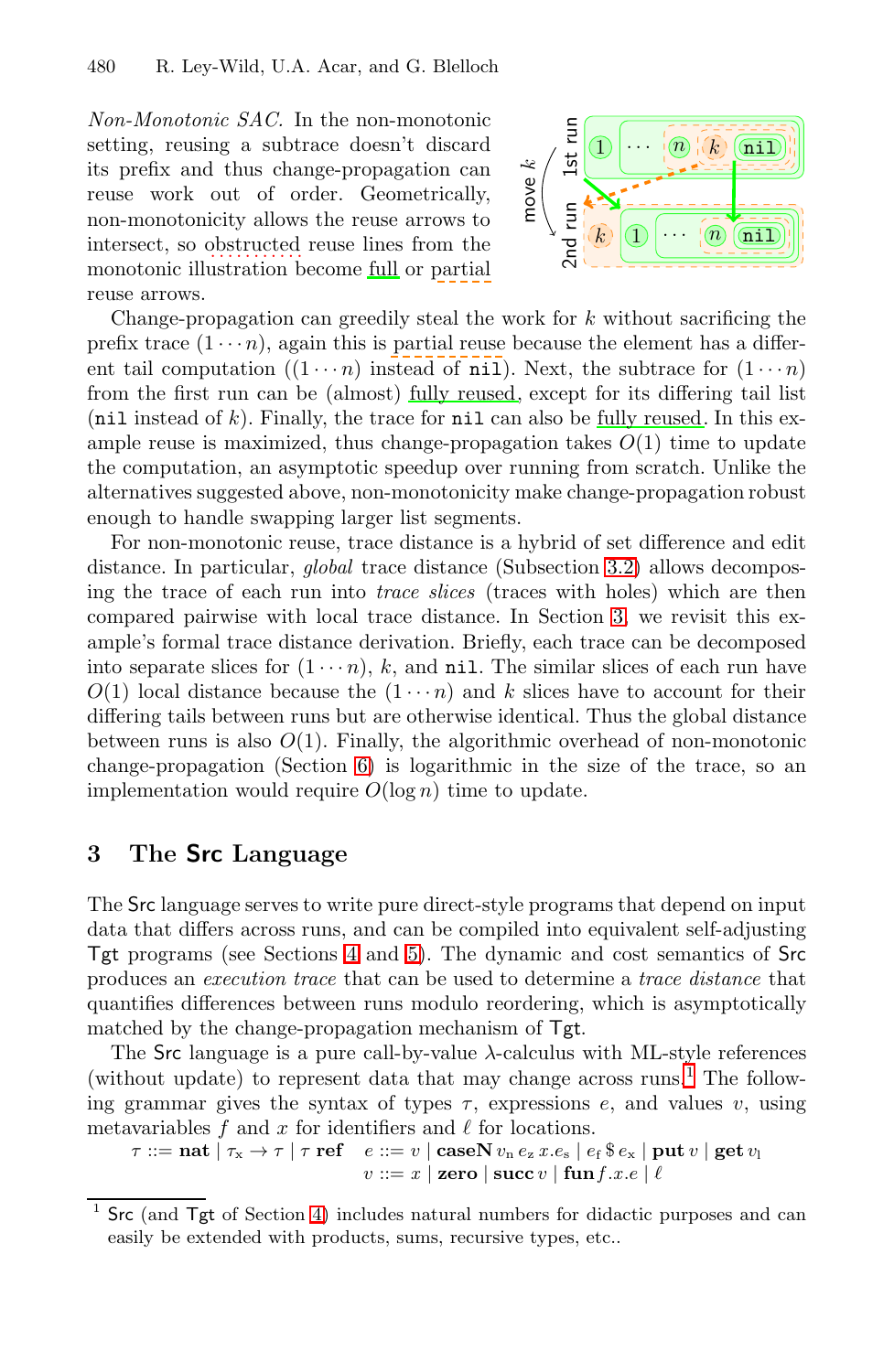Function application has the usual  $\beta$ -reduction semantics and is additionally recorded in the execution trace to help identify similarities between runs. The  $\tau$  **ref** type classifies references: **put** v creates a reference; **get**  $v_l$  dereferences and identifies the need for re-computation by recording data dependencies.

### **3.1 Static, Dynamic, and Cost Semantics**

The typing judgement  $\Sigma; \Gamma \vdash e : \tau$  ascribes the type  $\tau$  to the expression e in the store and variable typing contexts  $\Sigma$  and  $\Gamma$ . For brevity, we only give the types of the reference and suspension primitives:  $\mathbf{put}: \tau \to \tau \mathbf{ref}$  and  $\mathbf{get}: \tau \mathbf{ref} \to \tau$ .

The dynamic and cost semantics of Src are defined by the large-step evaluation relation  $\sigma$ ;  $e \Downarrow T'$ ;  $\sigma'$ ;  $v'$ ;  $c'$  to reduce expression e in store  $\sigma$  to value v' in updated store  $\sigma'$  and yields an execution *trace* T' and a *cost* c'. A store  $\sigma$  is a finite map from locations to values. The trace internalizes the *shape* of an evaluation derivation and will be used to identify the similarity of computations. The cost internalizes the *size* of a trace and will be used to relate the constant slowdown due to implementing suspensions with references and compiling Src programs to Tgt programs.

- A *trace*  $T$  is a  $\varepsilon$ -terminated interleaving of *actions*  $A$ :
- $T::=\varepsilon\mid A\!\cdot\! T \mid \, A::=L\mid M(T) \mid \, L::= \text{put}^{v \uparrow \ell} \mid \text{get}^{\ell \rightarrow v} \mid \, M::= \text{app}^{v_{\text{f}}\$v_{\text{x}} \Downarrow v}$

*Local actions* L identify where input changes cause two runs to differ because the operation yields a different result, while *memoizing actions* M delimit the trace T of an operation and identify where two runs perform similar computations. Therefore traces are necessary and sufficient to isolate the similarities and differences between program runs, without having to capture pure computation (e.g., case-analysis) because it is determined by the rest of the trace. Reference actions include allocation (put) and dereference (get) labeled with the location  $\ell$ and value v involved in the operation. The function application action (app) is labeled with a function  $v_f$ , argument  $v_x$ , and result v.

For brevity, we only show the dynamic semantics of functions and references.  $\mathbf{r}$  is  $\mathbf{r}$ 

$$
\sigma; e_{\rm f} \Downarrow T_{\rm f}; \sigma_{\rm f}; \text{fun } f.x.e; c_{\rm f} \quad \sigma_{\rm f}; e_{\rm x} \Downarrow T_{\rm x}; \sigma_{\rm x}; v_{\rm x}; c_{\rm x} \quad \sigma_{\rm x}; [\text{fun } f.x.e/f][v_{\rm x}/x]e \Downarrow T'; \sigma'; v'; c'
$$
\n
$$
\sigma; e_{\rm f} \& e_{\rm x} \Downarrow T_{\rm f}.T_{\rm x}.(\text{app}^{(\text{fun } f.x.e)\text{S}v_{\rm x} \Downarrow v'}(T') \cdot \varepsilon); \sigma'; v'; c_{\rm f} + c_{\rm x} + 1 + c'
$$
\n
$$
\ell \notin \text{dom } \sigma \qquad \sigma' = \sigma[\ell \mapsto v]
$$
\n
$$
\sigma; \text{put } v \Downarrow \text{put } v^{\uparrow \ell} \cdot \varepsilon; \sigma'; \ell; 1
$$
\n
$$
\sigma; \text{get } \ell \Downarrow \text{get}^{\ell \to v} \cdot \varepsilon; \sigma; v; 1
$$

Evaluation extends the trace and increments the cost counter according to the kind of reduction. A value reduces to itself, produces an empty trace, and has no cost. A case-analysis reduces according to the branch prescribed by the scrutinee; the trace and cost are unchanged since it is pure computation.

Function application reduces the function  $e_f$  and argument  $e_x$  to values and then evaluates the redex. An application concatenates the function, argument, and redex traces to represent the sequencing of work; the redex trace is delimited by the memoizing function action to identify the scope of the function call; the cost of the traces are added and incremented by 1 for the  $\beta$ -reduction.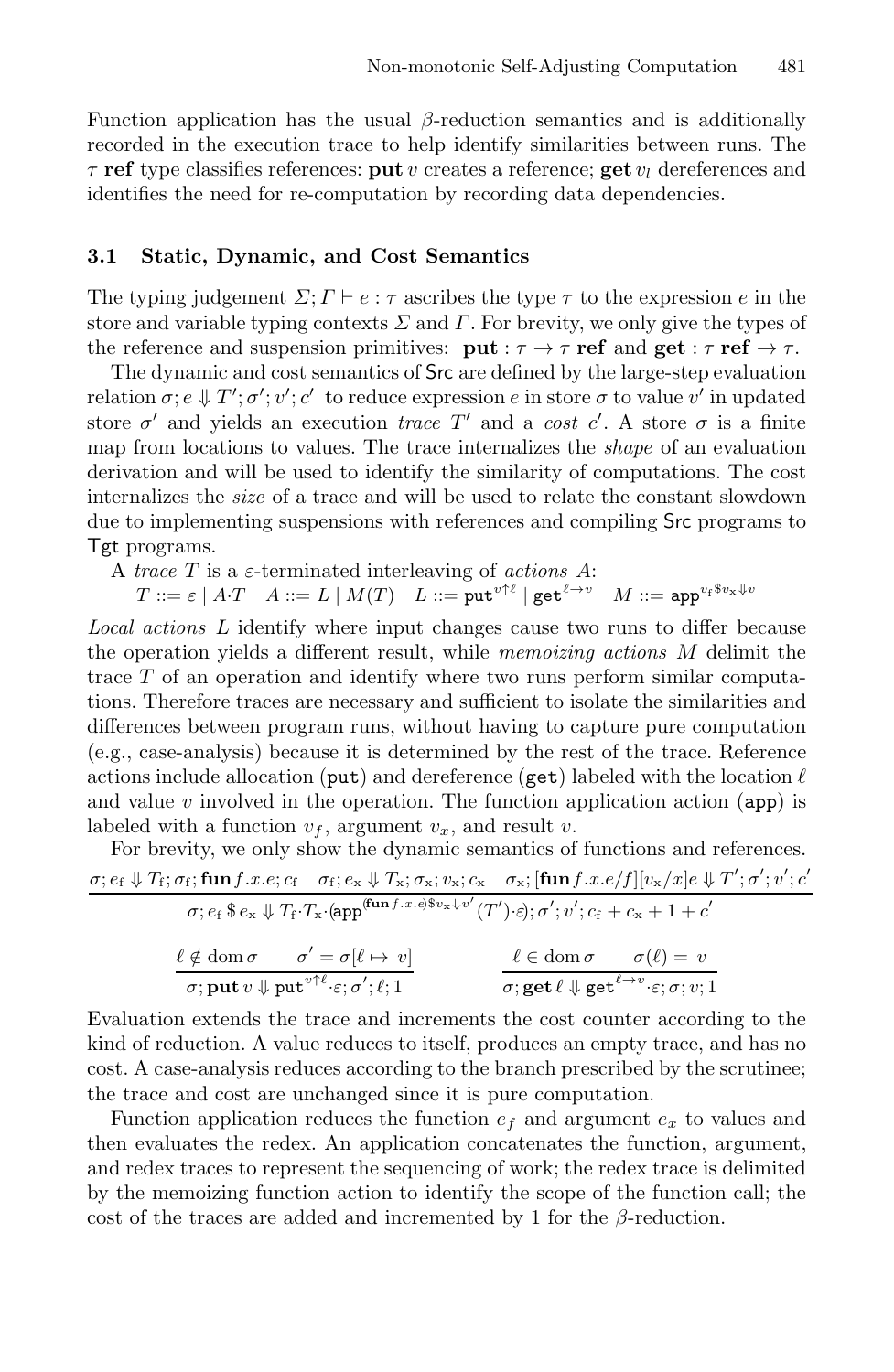<span id="page-6-0"></span>Allocation extends the store with a fresh location that is initialized with the specified value and returns the location. Dereference returns the location's value. In each case, the trace is the singleton action of the primitive, and the work is 1.

# **3.2 Trace Distance**

To reason about the effectiveness of *monotonic* self-adjusting computation, previous work developed a notion of *trace distance* to quantify the difference between two runs [12]. Since traces approximate the shape of an evaluation derivation, trace distance approximates a (higher-order) distance judgement on evaluation derivations that quantifies the dis/similarities between two runs (modulo the stores). Under monotonic reuse, the traces produced by the dynamic semantics are compared in execution order and thus trace distance intuitively captures their edit distance.

Under non-monotonic reuse, trace distance must be generalized to account for reordering and thus trace distance is a hybrid of set difference and edit distance. Intuitively, the difference between two runs can be obtained by globally decomposing each run into a set of subcomputations and locally comparing subcomputations pairwise under some matching. More specifically, the global decomposition of a computation slices a trace into a set of traces with holes, and the local comparison of two traces alternates between *searching* for a point where traces align (i.e., at memoizing actions) and *synchronizing* the two similar traces until they again differ (i.e., at local actions).

*Action slices* B and *trace slices* S represent (possibly) partial computations, analogous to how actions and traces represent full computations. Thus, memoizing action slices delimit an *optional trace slice*  $\hat{S}$ , which can be a present subcomputation or an absent subcomputation that was reordered.

$$
B \ ::= \ L \ | \ M(\dot{S}) \quad S \ ::= \ \varepsilon \ | \ B \cdot S \quad \dot{S} \ ::= \ \Box \ | \ S
$$

Note that a trace is also a trace slice with no holes. The notation  $\overline{S}$  denotes a list of slices and the metavariable  $U$  denotes a non-empty list of traces. A memoizing action  $M(T)$  can be decomposed into a (skeleton) action slice with a hole  $M(\square)$ and an extracted trace T. The slicing judgement  $S \gg S', \overline{S}'$  (alternatively,  $S \gg$  $U'$  extends this operation to structurally traverse the slice S and decompose it into a (skeleton) slice  $S'$  with (nondeterministically) extracted slices  $\overline{S}'$ :

$$
\frac{S \gg S', \overline{S}'}{M(S) \gg M(S'), \overline{S}'} \qquad \frac{S \gg S', \overline{S}'}{M(S) \gg M(\Box), (M(S') \cdot \varepsilon, \overline{S}')}
$$
\n
$$
\frac{B \gg B', \overline{S}'_1 \qquad S \gg S', \overline{S}'_2}{B \cdot S \gg B', \overline{S}'_1, \overline{S}'_2}
$$

Intuitively, if  $S \gg S', \overline{S}'$ , then S' contains holes of the form  $M_i(\Box)$  and  $\overline{S}'$  consists of trace slices  $M_i(S_i)$ ·ε representing the subcomputations of  $M_i$  extracted from S. Thus, replacing the corresponding holes in  $S'$  with  $S_i$  would reconsistute S.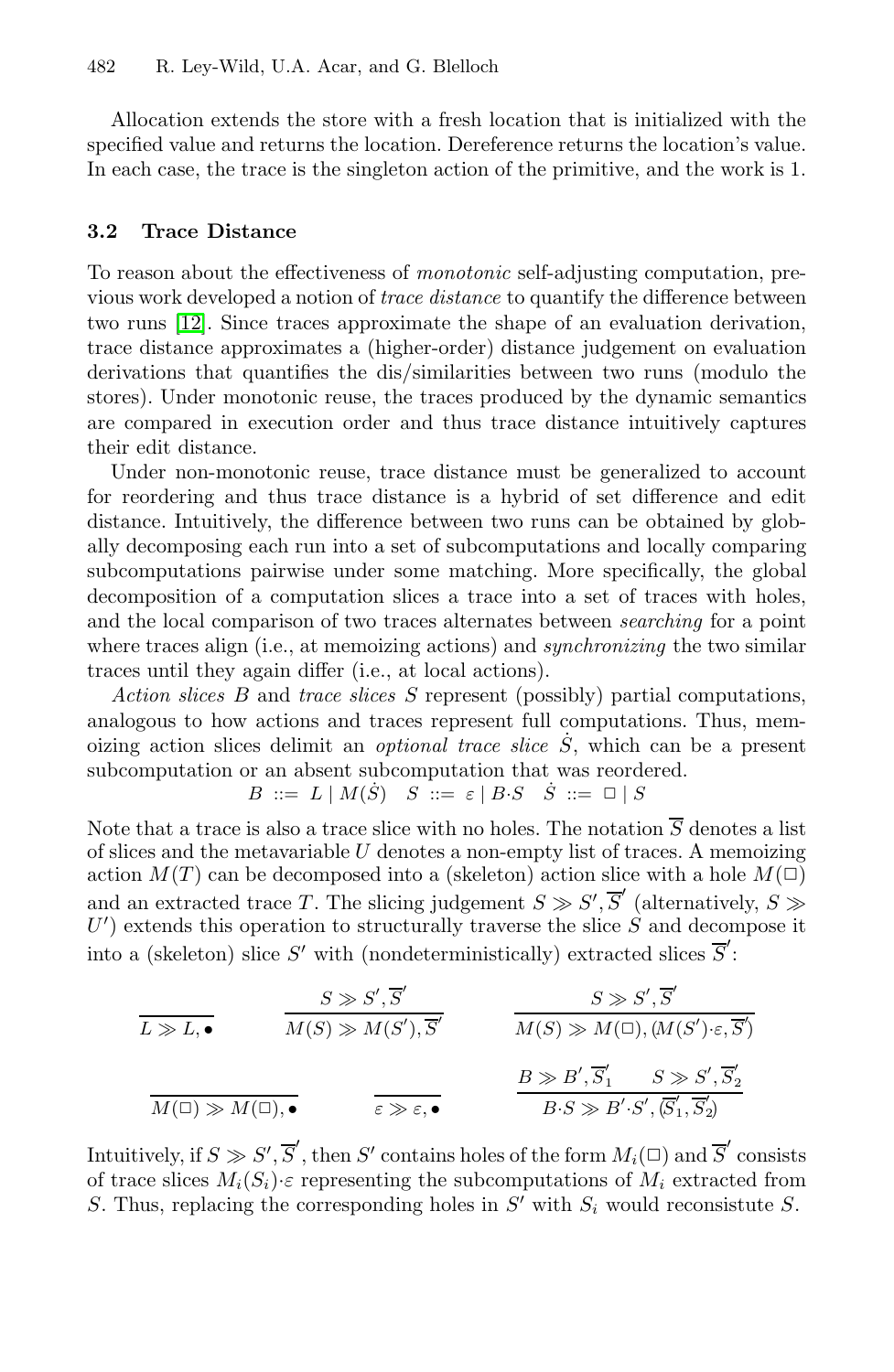Consider a trace slice  $S[M(T)]$  that contains a deeply-nested trace  $M(T)$  that could be stolen by non-monotonic memoization for out-of-order reuse. Intuitively,  $S[M(T)]$  can be sliced into the trace  $M(T)$  and a residual slice  $S[M(\square)]$ , where the  $M(\square)$  indicates what computation was stolen. Formally, this is captured by the judgement  $S[M(T)] \gg S[M(\Box)], M(T) \cdot \varepsilon$ , which can be derived by using the first two rules to structurally traverse  $S[M(T)]$  until reaching the trace  $M(T)$ , then using the third rule to extract the trace  $M(T)$ . Moreover, the premise of the third rule allows further decomposing the trace T into sub-slices  $\overline{S}$ .

The *global distance*  $S_1 \boxminus S_2 = d$  between two slices  $S_1$  and  $S_2$  is obtained by decomposing each slice into the same number of sub-slices (e.g., the  $M_i(S_s i)$ ) above), matching sub-slices from each set (the notation  $i \sim j$  is a bijective pairing of indices), and adding up the local distance between each pair of sub-slices:

$$
S_1 \gg \overline{S'_{1i}} \quad S_2 \gg \overline{S'_{2j}} \quad i \sim j \quad S'_{1i} \boxminus S'_{2j} = d_{ij} \quad d = \sum_{i \sim j} d_{ij}
$$

$$
S_1 \boxminus^{\gg} S_2 = d
$$

*Local distance* is formally captured by the search distance  $S_1 \boxminus S_2 = d$  and synchronization distance  $S_1 \ominus S_2 = d$  judgements:

| search/l/L                                                                          |                                                                                                                                   | synch/l                                                  |                                                       |
|-------------------------------------------------------------------------------------|-----------------------------------------------------------------------------------------------------------------------------------|----------------------------------------------------------|-------------------------------------------------------|
|                                                                                     | $S_1 \boxminus S_2 = d$                                                                                                           |                                                          | $S_1 \ominus S_2 = d$                                 |
|                                                                                     | $\varepsilon \boxminus \varepsilon = \langle 0, 0 \rangle$ $L \cdot S_1 \boxminus S_2 = \langle 1, 0 \rangle + d$                 | $\varepsilon \ominus \varepsilon = \langle 0, 0 \rangle$ | $L \cdot S_1 \ominus L \cdot S_2 = d$                 |
| search/m/L                                                                          | search/none/L                                                                                                                     | synch/m                                                  |                                                       |
| $S_1 \cdot S_1' \boxminus S_2 = d$                                                  | $S'_1 \boxminus S_2 = d$                                                                                                          | $S_1 \ominus S_2 = d$                                    | $S'_1 \ominus S'_2 = d'$                              |
|                                                                                     | $M(S_1) \cdot S'_1 \boxminus S_2 = \langle 1, 0 \rangle + d \quad M(\square) \cdot S'_1 \boxminus S_2 = \langle 1, 0 \rangle + d$ |                                                          | $M(S_1) \cdot S'_1 \oplus M(S_2) \cdot S'_2 = d + d'$ |
| search/synch                                                                        |                                                                                                                                   | synch/search                                             |                                                       |
| $M_1 \approx M_2$ $S_1 \oplus S_2 = d$                                              | $S'_1 \boxminus S'_2 = d'$                                                                                                        | $S_1 \boxminus S_2 = d$                                  |                                                       |
| $M_1(S_1) \cdot S_1' \boxminus M_2(S_2) \cdot S_2' = \langle 1, 1 \rangle + d + d'$ |                                                                                                                                   | $S_1 \ominus S_2 = d$                                    |                                                       |

The search mode *can* switch to synchronization if it encounters similar program fragments (as identified by memoizing application actions), and the synchronization mode *must* switch to search mode if the trace actions differ at some point. Intuitively, the trace distance measures the symmetric difference between two traces (i.e., the size of trace segments that don't occur in both traces). Concretely, we quantify distance  $d = \langle c_1, c_2 \rangle$  between traces  $S_1$  and  $S_2$  as a pair of costs, where  $c_1$  is the amount of work in  $S_1$  that isn't shared with  $S_2$  and  $c_2$  is the amount of work in  $S_2$  that isn't shared with  $S_1$ . We let  $d + d'$  denote pointwise addition for distance.

The search distance  $S_1 \boxminus S_2 = d$  accounts for traces that don't match, but switches to synchronization mode if it can align memoization actions. The search distance between empty traces is zero. Skipping an action in search mode incurs a cost of 1 in addition to the distance between the tail of the trace (**search/\*/L** rules, the right rules are omitted). Upon simultaneously encountering similar memoizing actions  $M_1(S_1) \cdot S_1'$  and  $M_2(S_2) \cdot S_2'$  (**search/synch** rule), the search distance can switch to synchronizing the bodies  $S_1$  and  $S_2$ , while separately searching for further synchronization of the tails  $S'_1$  and  $S'_2$ . Two memoizing actions are *similar*  $M_1 \approx M_2$  if they are both applications of the same function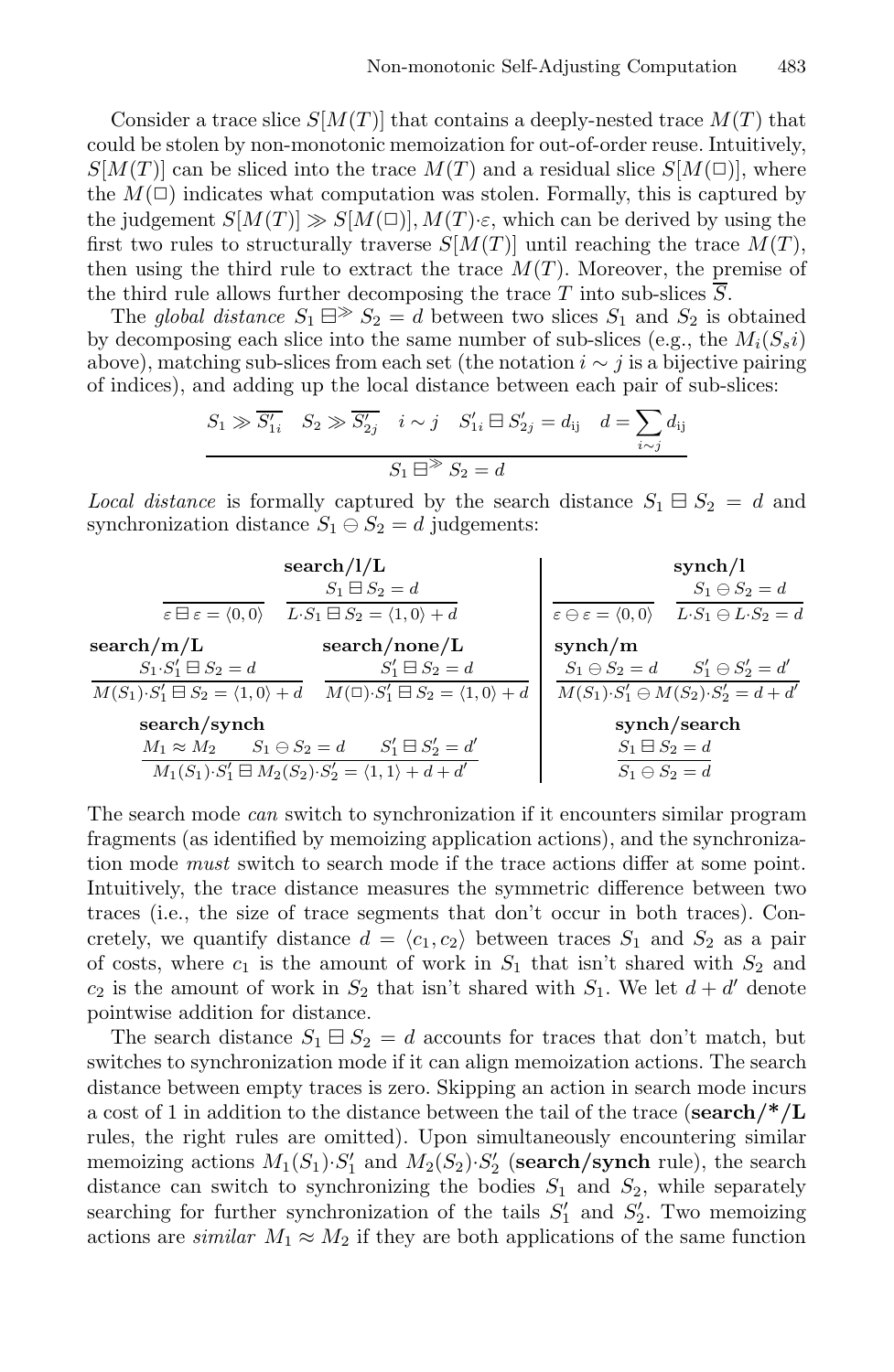and argument  $(M_i = \text{app}^{v_f \$v_x \Downarrow v_i})$ ; note that the return values need not coincide. The cost of the synchronization and search are added to the cost of 1 for the memoization match in each trace.

Turning to the synchronization distance, the  $S_1 \ominus S_2 = d$  judgement attempts to structurally match the two traces. Identical work in both traces incurs no cost, but synchronization returns to search mode either nondeterministically or when work cannot be reused because traces don't match. Synchronization mode is only meant to be used on traces generated by the evaluation of the same expression under (possibly) different stores.

The synchronization distance between empty traces is zero. Encountering identical local actions allows distance to remain in synchronization mode without cost (**synch/l** rule). Synchronizing memoizing actions (**synch/m** rule) requires the actions to be identical; this allows the bodies as well as the tails to be synchronized separately and their distance compounded. Note that even if the bodies don't match completely and return to search mode, memoizing actions provide a degree of isolation because tails can be matched independently. Synchronization falls bac[k t](#page-15-1)o search mode (**synch/search** rule) nondeterministically or necessarily when the actions differ [\(e.](#page-2-0)g., because actions don't match).

The definition of Src trace distance is a relation because of nondeterminism in how global distance slices the traces and when local distance alternates between search and synchronization mode. While it is desirable to minimize the distance between runs (and thus the update time), the dynamic semantics of Tgt has nondeterministic allocation and memoization in order to avoid committing to an implementation. We show that any distance derivable for Src programs is preserved in Tgt (Corollary 1).

*Example.* Returning to the map example (Section 2), if  $\ell$  contains  $h: :t$ , the trace slice of  $\text{map}(\ell)$  has the form:  $\text{app}^{\text{map}\ell}(\ell'(\text{get}^{\ell \rightarrow h::t} \cdot \text{app}^{\text{f}\$h\!\downarrow h'}(T^{f(h)}) \cdot \Box \cdot \text{put}^{h'::t'\uparrow \ell'})$ <br>where the trace  $T^{f(h)}$  of  $f(h)$  is assumed to have  $O(1)$  size, and  $\Box$  is a hole for the where the trace  $T^{f(h)}$  of  $f(h)$  is assumed to have  $O(1)$  size, and  $\Box$  is a hole for the rec[ur](#page-2-0)sive call  $\texttt{map}(t) = t'$ ; we abbreviate such a slice as  $\texttt{m}^{h::t}(\Box)$ . Thus the traces for<br>the two runs from the example are (abusing notation by confusing a location with the two runs from the example are, (abusing notation by confusing a location with its contents):  $m^{1..n::k}$ ( $m^{k::n1}(m^{n1})$ ) and  $m^{k::1}(m^{1..n::n1}(m^{n1}))$ , where  $m^{1..n::h}(\Box)$ abbreviates  $m^{1::2}(\cdots m^{n::h}(\square)\cdots)$ .

Under monotonic reuse, change-propagation can only do as well as the local trace distance. We assume trace distance has a bias towards synchronizing the right-hand trace (which corresponds to greedy reuse). This derivation shows that trace distance is  $O(n)$ , with the relevant portions underlined with the same notation as in Section 2:

$$
\frac{\overline{\mathbf{m}}^{\text{nil}}\ominus\mathbf{m}^{\text{nil}}=\langle 0,0\rangle}{\overline{\mathbf{m}}^{\text{nil}}\boxminus\mathbf{m}^{\text{nil}}=\langle 0,0\rangle}\text{ such/synch}\\ \frac{\overline{\mathbf{m}}^{\text{nil}}\boxminus\mathbf{m}^{\text{nil}}=\langle O(1),O(1)\rangle}{\overline{\mathbf{m}}^{\text{nil}}\boxminus\mathbf{m}^{\text{nil}}\cdots\cdots\left(\mathbf{m}^{\text{nil}}\right)=\langle O(1),O(n)\rangle}\text{ search/*/R}\\ \frac{\overline{\mathbf{m}}^{\text{nil}}\boxminus\mathbf{m}^{\text{nil}}\cdots\cdots\left(\mathbf{m}^{\text{nil}}\right)=\langle O(1),O(n)\rangle}{\overline{\mathbf{m}}^{\text{k}:\text{nil}}(\mathbf{m}^{\text{nil}})\ominus\mathbf{m}^{k}:\mathbf{l}\left(\mathbf{m}^{\text{...},\text{nil}}(\mathbf{m}^{\text{nil}})\right)=\langle O(1),O(n)\rangle}\text{ synch}\\ \frac{\overline{\mathbf{m}}^{\text{k}:\text{nil}}_{\text{...}}(\mathbf{m}^{\text{nil}})\ominus\mathbf{m}^{k}:\mathbf{l}\left(\mathbf{m}^{\text{...},\text{nil}}(\mathbf{m}^{\text{nil}})\right)=\langle O(1),O(n)\rangle}{\overline{\mathbf{m}}^{k}:\text{nil}(\mathbf{m}^{\text{nil}})\boxminus\mathbf{m}^{k}:\mathbf{l}\left(\mathbf{m}^{\text{...},\text{nil}}(\mathbf{m}^{\text{nil}})\right)=\langle O(1),O(n)\rangle}\text{ search/synch}\\ \frac{\overline{\mathbf{m}}^{\text{l}:\text{...}}(\mathbf{m}^{\text{...}}\mathbf{m}^{\text{...}}\left(\mathbf{m}^{\text{...}},\mathbf{m}^{\text{...}}\right)\oplus\mathbf{m}^{k}:\mathbf{l}\left(\mathbf{m}^{\text{...},\text{nil}}(\mathbf{m}^{\text{...}})\right)=\langle O(1),O(n)\rangle}{\langle O(n),O(n)\rangle}\text{ search}/\gamma/\mathbf{L}
$$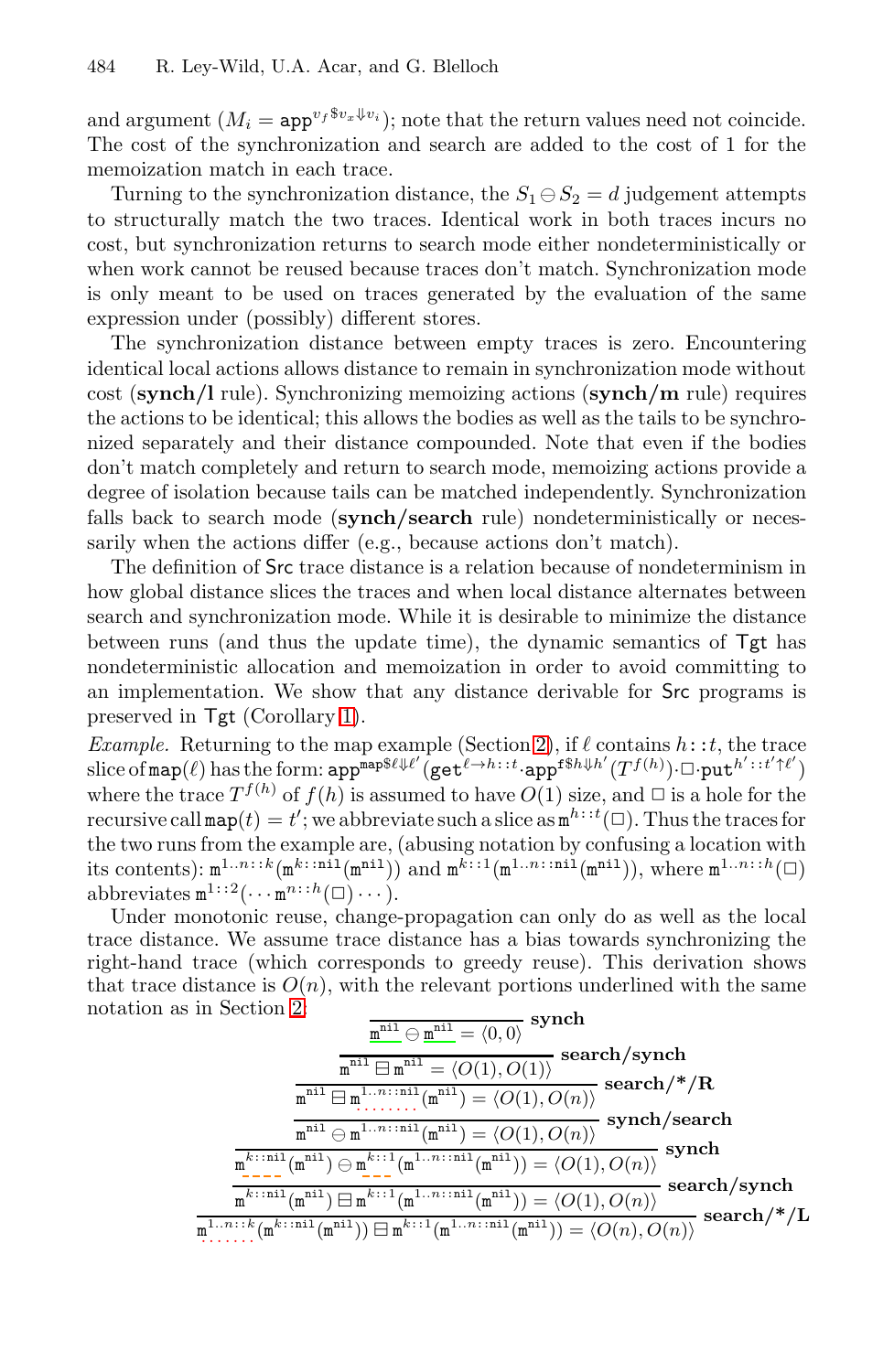Read bottom up: (1) search discards  $m^{1..n::k}$  with  $O(n)$  cost on the left; (2)  $\mathbf{m}^{k::nil}$  $\mathbf{m}^{k::nil}$  $\mathbf{m}^{k::nil}$  and  $\mathbf{m}^{k::1}$  match with  $O(1)$  cost, the synchronization is partial because the tails differ; (3) search discards  $m^{1...n}$ :  $m^{11}$  with  $O(n)$  cost on the right; (4) and finally  $m^{n+1}$  synchronizes with  $O(1)$  cost. Note that the memoizing action and finally  $\mathbb{R}^{n+1}$  synchronizes with  $O(1)$  cost. Note that the memoizing action<br>for the application  $\mathbb{R}^{n}$  and  $\mathbb{R}^{n+1}$  and  $\mathbb{R}^{n+1}$  and  $\mathbb{R}^{n+1}$  and  $\mathbb{R}^{n+1}$  and  $\mathbb{R}^{n+1}$ for the application map\$k appears at the head of both  $m^{k}$ : $m^{n}$  and  $m^{k}$ : $1$ , which enables switching from search to synchronization mode (*cf.* rule **memo/match** in the evaluation semantics of Tgt, Subsection 4.1). On the other hand, the local action that fetches k from the store finds differing tails  $(m^{n1}$  and 1), which require switching back to search mode (*cf.* rule **change** in the change-propagation semantics of Tgt, Subsection 4.1).

<span id="page-9-0"></span>Under non-monotonic reuse, change-propagation can do as well as the global trace distance. This derivation decomposes each run into separate trace slices for 1..*n*, k, and nil. Since the slices are nearly identical, their distance is  $O(1)$ to account for the initial synchronization and the return to search mode for the differing tails. Adding the local distances yields a global distance of  $O(1)$ .

$$
\begin{split} &\underset{\mathbf{m}^{1...n::k}(\mathbf{m}^{k: \text{nil}}(\mathbf{m}^{\text{nil}})) \gg \mathbf{m}^{1...n::k}(\square), \mathbf{m}^{k: \text{nil}}(\square), \mathbf{m}^{\text{nil}} \\ &\underset{\mathbf{m}^{k::1}(\mathbf{m}^{1...n:\text{nil}}(\mathbf{m}^{\text{nil}})) \gg \mathbf{m}^{k::1}(\square), \mathbf{m}^{1...n:\text{nil}}(\square), \mathbf{m}^{\text{nil}} \\ &\underset{\mathbf{m}^{11}}{\underbrace{\mathbf{m}^{11}}}\boxminus \underbrace{\mathbf{m}^{n1}}=\langle O(1), O(1) \rangle \\ &\underset{\mathbf{m}^{k:\text{nil}}(\square) \boxminus \mathbf{m}^{k::1}(\square) = \langle O(1), O(1) \rangle }{\underbrace{\mathbf{m}^{k:\text{nil}}(\square) \boxminus \mathbf{m}^{k:\text{nil}}(\square) = \langle O(1), O(1) \rangle}} \\ &\underset{\mathbf{m}^{1...n::k}(\mathbf{m}^{k:\text{nil}}(\mathbf{m}^{\text{nil}})) \boxminus \mathbf{m}^{k:\text{nil}}(\mathbf{m}^{1...n:\text{nil}}(\mathbf{m}^{\text{nil}})) = \langle O(1), O(1) \rangle} \end{split}
$$

# **4 The Tgt Language**

The Tgt language is a call-by-value  $\lambda$ -cal[cu](#page-14-0)lus that enforces a continuationpassing style (CPS) discipline to help identify opportunities for reuse and computations for re-execution. The language includes *modifiable references* to track data dependencies and a *memoization* primitive to identify opportunities for computation reuse across runs.<sup>2</sup> The language is self-adjusting: its semantics includes evaluation to reduce expressions to values, and change-propagation to adapt computations to input changes. To support non-monotonic computation reuse, the dynamic semantics receives a trace of a previous run that can be sliced into subcomputations for reuse with reordering. Section 5 shows how Src programs are CPS-compiled into equivalent self-adjusting Tgt programs.

The following grammar gives the syntax of types  $\tau$ , expressions e, values v, and adaptiv[e co](#page-20-5)mmands  $\kappa$ .

 $\tau ::= \text{res} \mid \text{nat} \mid \tau_x \to \tau \mid \tau \text{ mod}$   $e ::= v \mid \text{caseN} \, v_n \, e_z \, (x.e_s) \mid e_f \, v_x$ 

 $v ::= x \mid \textbf{zero} \mid \textbf{succ} \, v \mid \textbf{fun} \, f.x.e \mid \ell \mid \kappa \quad \kappa ::= \textbf{halt} \, v \mid \textbf{memo} \, e \mid \textbf{put} \, v \, v_k \mid \textbf{get} \, v_l \, v_k$ 

Reference commands have an explicit continuation  $v_k$  identifying the computation that follows the command. The CPS discipline restricts a function application  $e_f v_x$  to have a value argument. Modifiables  $\tau$  **mod** are mutable references

<sup>2</sup> Memoization in self-adjusting computation reuses computation between runs, whereas classical memoization [15] reuses results within a single run.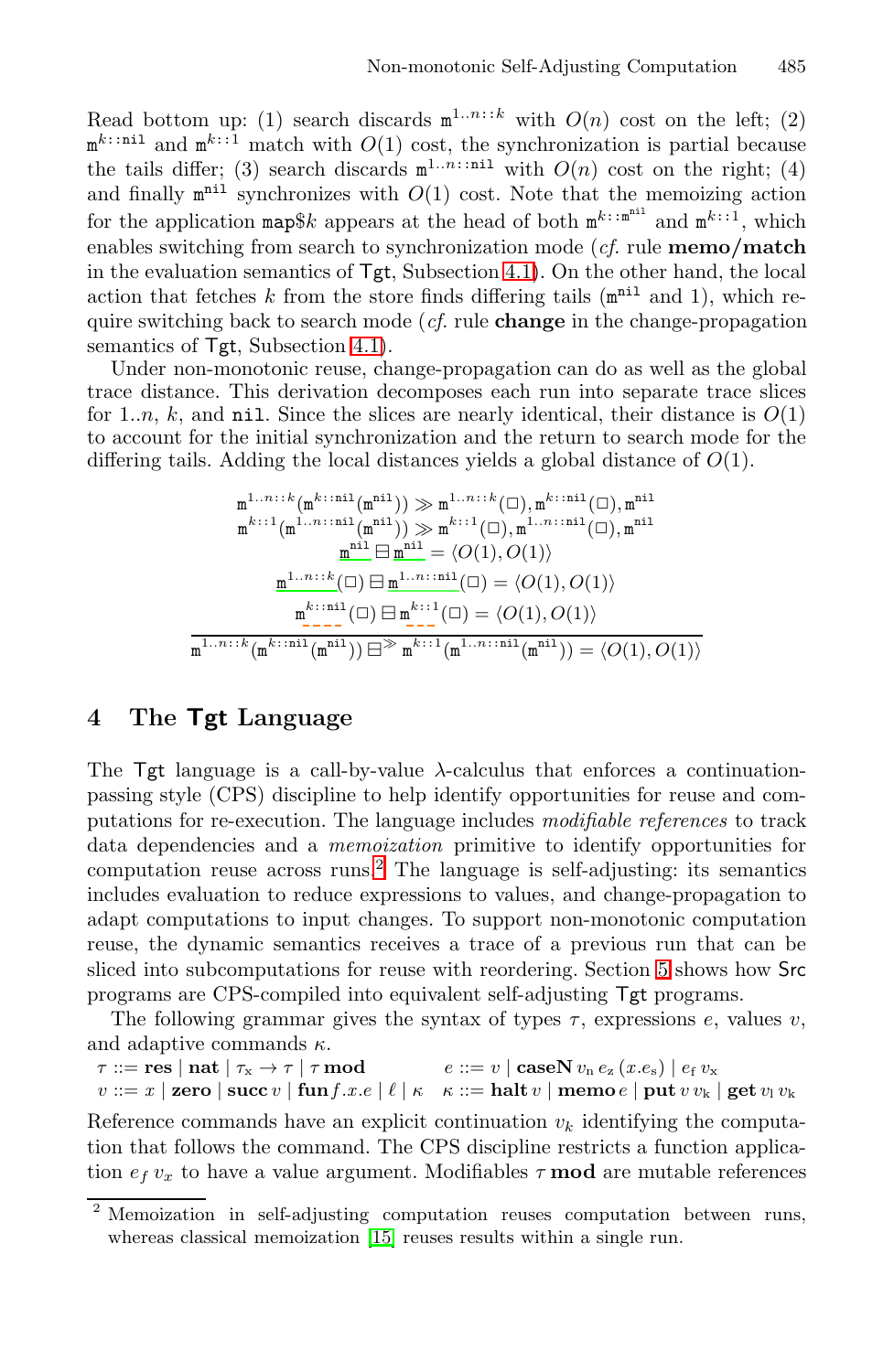with commands **put** and **get** for allocation and dereference. The type **res** is an opaque answer type, while **halt** is a continuation that injects a final value into the **res** type. The dynamic semantics identifies opportunities for computation reuse at **memo** commands, which enable replaying the trace of a previous run.

### <span id="page-10-0"></span>**4.1 Static, Dynamic, and Cost Semantics**

The typing judgement  $\Sigma; \Gamma \vdash e : \tau$  ascribes the type  $\tau$  to the expression e in the store and variable typing contexts  $\Sigma$  and  $\Gamma$ . For brevity, we only give the types of the adaptive commands:

**halt** :  $\tau \to \text{res}$  memo : **res**  $\to \text{res}$  $\textbf{put}: \tau \to (\tau \mod \rightarrow \textbf{res}) \to \textbf{res}$  get :  $\tau \mod \rightarrow (\tau \to \textbf{res}) \to \textbf{res}$ 

The following rules give the dynamic and cost semantics of evaluation  $\overline{S}$ ;  $\sigma$ ;  $e \Downarrow_{\mathbb{E}}$  $T'; \sigma'; v'; d'$ (left) and change-propagation  $\overline{S}; S; \sigma \curvearrowright T'; \sigma'; v'; d'$ (right).



The large-step evaluation relation  $S; \sigma; e \Downarrow_{\mathbb{E}} T'; \sigma'; v'; d'$  (resp.  $S; \sigma; \kappa \Downarrow_{\mathbb{K}}$  $T'; \sigma'; v'; d'$  reduces the expression e (resp. the adaptive command  $\kappa$ ) under the store  $\sigma$ , yielding the value  $v'$  and the updated store  $\sigma'$ . Evaluation also takes a list of trace slices  $\overline{S}$  from a previous run which are available for reuse, and produces an execution trace T' of the current run and a pair of costs  $d' = \langle c, c' \rangle$ for work  $c$  discarded from the reuse trace slices and new work  $c'$  performed for the current run. The auxiliary evaluation relation  $e \Downarrow v'$  reduces an expression  $e$  to a value  $v'$  by the standard (and thus, elided) function and case-analysis  $\beta$ -reductions; such evaluation is pure and independent of the store.

A Tgt *trace* T is a sequence of reference and memo actions A, ending in a halt action. A *trace slice*  $S$  is a trace segment, possibly ending in a hole<sup>e</sup> marker that indicates the rest of the trace (corresponding to the run of  $e$ ) was stolen for out-of-order reuse. Note that a trace is also a trace slice without holes.  $\overline{S}$  and  $U$ range over lists and non-empty lists of trace slices; concatenation extends to the first slice:  $A (S, S) = (A S, S)$ .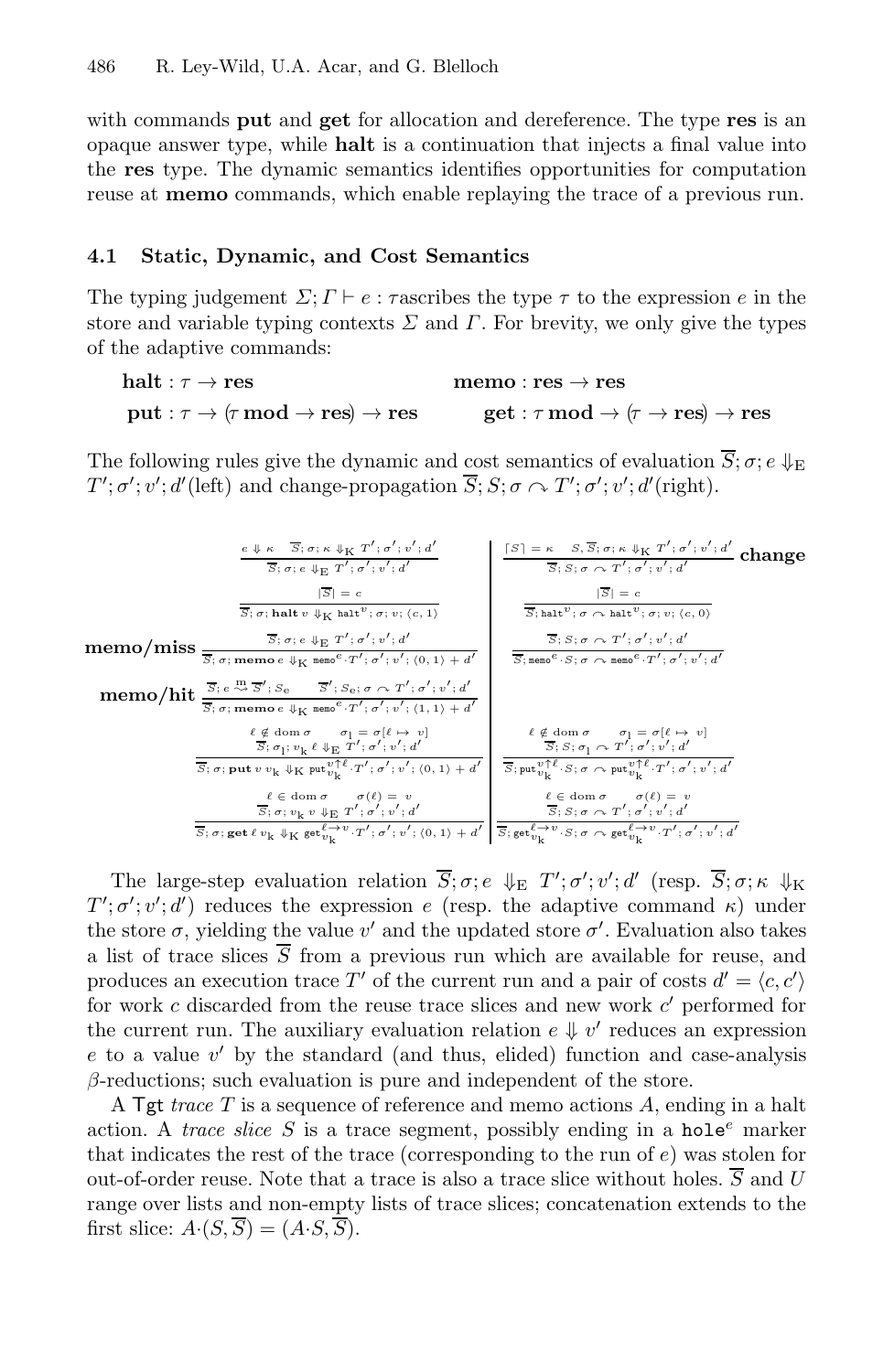$$
A_s ::= \text{put}_{v_{k}}^{\text{v} \uparrow \ell} | \text{get}_{v_{k}}^{\ell \to v} \qquad A ::= A_s | \text{ memo}^e \quad T ::= \text{halt}^v | A \cdot T
$$
  

$$
H ::= \text{halt}^v | \text{hole}^e \quad S ::= H | A \cdot S \quad \overline{S} ::= \bullet | S, \overline{S} \qquad U ::= S, \overline{S}
$$

The **halt** v command yields a computation's final value, with a cost of 1 for the current run and a cost  $c = |\overline{S}|$  summing the work discarded from the reuse trace slices  $\overline{S}$ , where the cost of a trace slice is the number of actions (except holes, which don't represent previous work) in the trace:

$$
|\text{hole}^e| = 0
$$
  $|\text{halt}^v| = 1$   $|A \cdot S| = 1 + |S|$ 

An adaptive reference command uses the store (**put** and **get** rules) and passes the result to the continuation; the trace is extended with the corresponding action labeled by the location, value, and continuation, and incurs a cost of 1 for the current run. Note that it is acceptable (and, indeed, often desirable) for the location  $\ell$  chosen by **put** to appear in the reuse trace slices because it can enable subsequent **memo**-matching on work from the previous run involving  $\ell$ .

A memoized expression **memo** e in Tgt has no special behavior when evaluated from scratch (**memo/miss** rule): it evaluates the body e and extends the trace with a memo action memo<sup>e</sup>, incurring a cost of 1 for the current run. The **memo/hit** rule exploits the reuse trace from the previous evaluation and switches to change-propagation if the same expression was memoized and evaluated in the previous run.

The memoization judgement  $S: e \stackrel{m}{\leadsto} S'_1; S'_e$  splits the reuse trace S into a suffix trace slice  $S'_e$  that corresponds to a (partial) previous run of e (under a (possibly) different store) and a prefix trace  $S'_e$  of the work preceding  $S'_e$  with (possibly) different store), and a prefix trace  $S'_1$  of the work preceding  $S'_e$  with<br>an explicit hole<sup>e</sup> end marker to indicate the stolen tail an explicit  $hole<sup>e</sup>$  end marker to indicate the stolen tail.

$$
\frac{S; e \stackrel{m}{\leadsto} S'; S'_e}{A \cdot S; e \stackrel{m}{\leadsto} A \cdot S'; S'_e} \quad \frac{\text{hit}}{\text{memo}^e \cdot S_e; e \stackrel{m}{\leadsto} \text{hole}^e; S_e} \quad \frac{\overline{S}; e \stackrel{m}{\leadsto} \overline{S}'; S'_e}{S, \overline{S}; e \stackrel{m}{\leadsto} S, \overline{S}'; S'_e} \quad \frac{S; e \stackrel{m}{\leadsto} S'; S'_e}{S, \overline{S}; e \stackrel{m}{\leadsto} S', \overline{S}; S'_e}
$$

Under monotonic memoization the prefix  $S'_1$  would be discarded incurring a cost of  $|S'_1|$ , but under non-monotonicity it remains available for later reuse. Memoization extends to trace lists  $\overline{S}$ ;  $e \stackrel{m}{\leadsto} \overline{S}'$ ;  $S'_{e}$  by memo-matching with one trace from the list.

The change-propagation relation  $\overline{S}$ ;  $S$ ;  $\sigma \curvearrowright T'$ ;  $\sigma'$ ;  $v'$ ;  $d'$  replays the partial execution trace S under the store  $\sigma$ , yielding the value  $v'$  and the updated store  $\sigma'$ , with an updated execution trace T' and a pair of costs  $d' = \langle c, c' \rangle$  for work c discarded from  $S, S$  (viz. the dotted/red work from the previous run's trace) and new work  $c'$  performed for  $T'$  (viz. the  $\frac{footted}{red}$  and  $\frac{dashed}{corange}$  work for the new run's trace); the additional reuse traces  $\overline{S}$  are other computations from the previous run that may be reused if change-propagation returns to evaluation. Any work that can be replayed from the previous run is free (viz. the solid/green work common to both traces). A halt action can be replayed to obtain the (unchanged) final value, incurring the cost of discarding the additional reuse traces. An adaptive action can be replayed without cost if the action is consistent with the current store, the tail of the trace can be recursively change-propagated and then extended with the same action. However, if a reference action is inconsistent with the store (e.g., a specific location can't be allocated or a dereference fetches a different value), then change-propagation must switch back to evaluation. A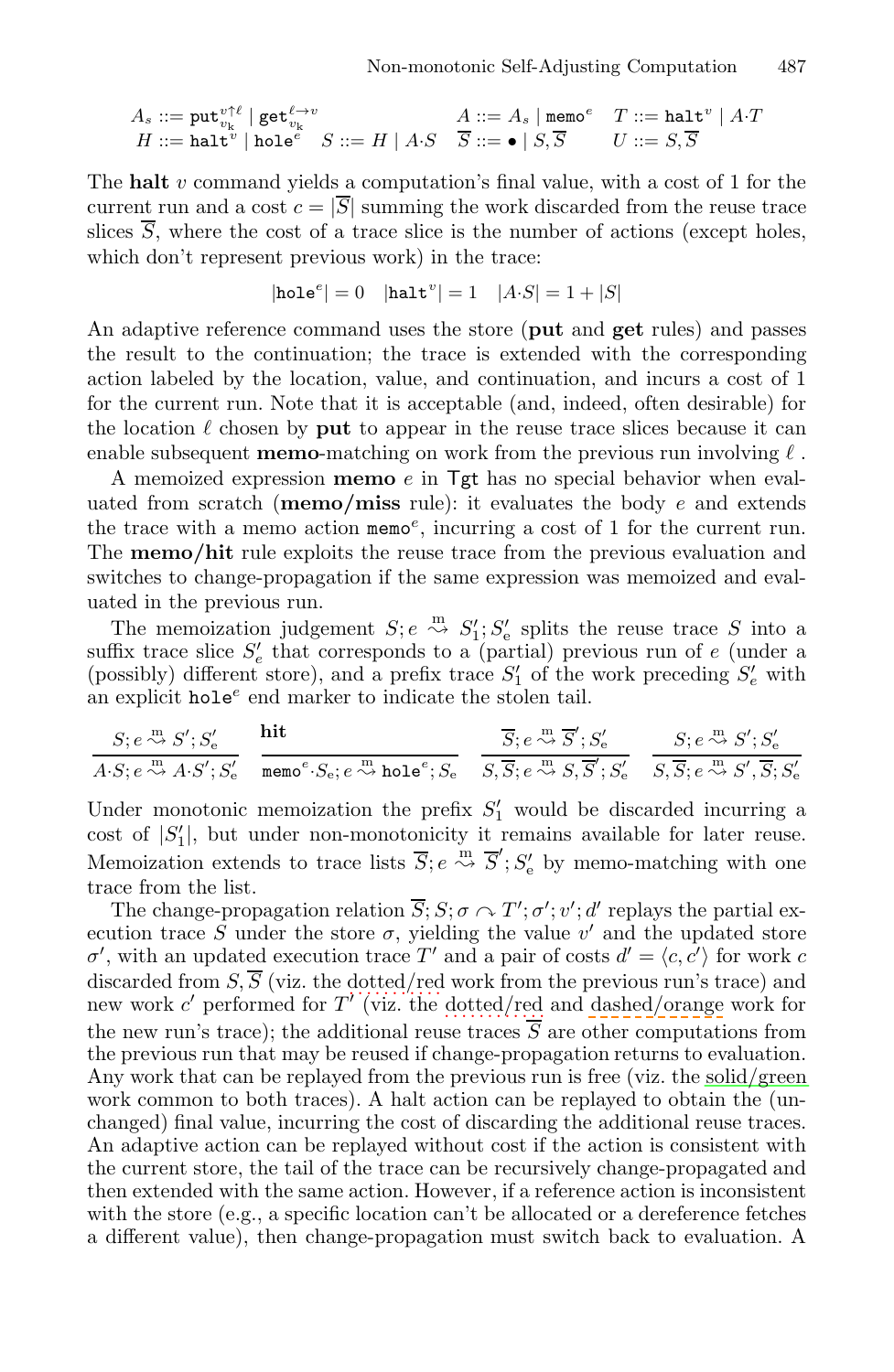trace slice S can be *reified* back into an adaptive command  $\kappa = \lfloor S \rfloor$ , the tail trace slice  $S'$  (if any) can be ignored because adaptive actions capture the rest of the computation in the continuation:

 $\begin{bmatrix} \text{halt}^v \end{bmatrix} = \text{halt} v \qquad \begin{bmatrix} \text{hole}^e \end{bmatrix} = \text{memo} \, e \quad \begin{bmatrix} \text{memo}^e \cdot S' \end{bmatrix} = \text{memo} \, e$  $\left[\text{put}_{v_{k}}^{v\uparrow\ell} \cdot S'\right] = \text{put } v v_{k} \quad \left[\text{get}_{v_{k}}^{\ell \to v} \cdot S'\right] = \text{get } \ell v_{k}$ 

Thus, change-propagation can reify an inconsistent trace slice  $S$  and re-evaluate the command, while keeping the trace S for possible reuse later (**change** rule). Note that the reified **put** (resp. **get**) forgets the (stale) location (resp. value). The **change** rule does *not*, however, require the action to be inconsistent; this nondeterminism intentionally avoids committing to particular allocation and memoization policies.

### **4.2 Consistency of Change-Propagation**

Suppose we have a Tgt program e such that  $\Sigma$ ;  $\vdash e$  : **res** and an initial store  $\sigma_1$ of type  $\Sigma \oplus \Sigma_1$ . We can evaluate e under the store  $\sigma_1$  and no reuse traces, yielding the initial result  $v'_1$  and a trace  $T'_1$ :  $\bullet$ ;  $\sigma_1$ ;  $e \Downarrow_E \sigma'_1$ ;  $v'_1$ ;  $T'_1$ ;  $d'_1$ . After this initial evaluation, we can consider another store  $\sigma_2$  of type  $\Sigma \uplus \Sigma_2$  and update the output of the evaluation with respect to this store by applying change-propagation to  $T'_1$  under the store  $\sigma_2$ :  $\bullet$ ;  $T'_1$ ;  $\sigma_2 \sim T'_2$ ;  $\sigma'_2$ ;  $v'_2$ ;  $d'_2$ . The consistency of changepropagation asserts that the result and trace obtained by change-propagation are identical to those obtained by from-scratch evaluation (i.e., without any reuse traces). In the presence of non-monotonic memoization the reuse trace may be sliced, so consistency must be generalized to deal with trace slices and employs the auxiliary judgements  $S$  wfwrt  $e$  to mean  $S$  results from slicing a from-scratch execution of  $e(\bullet; \cdot; e \Downarrow_{E} T'; \cdot; \cdot; \cdot)$  and  $T'; e \stackrel{m}{\leadsto} S; S'_{e}$ , and S wf to mean S wfwrt  $e$ for some e. Consistency is a corollary of the following theorem by instantiating S as the empty list and  $S'_1$  as  $T'_1$ .

<span id="page-12-0"></span>**Theorem 1 (Consistency of Change-Propa[ga](#page-14-0)tion).** *If* S wf,  $S'_1$  wfwrt e,  $and \ \overline{S}$ ;  $S'_1$ ;  $\sigma_2 \cap T'_2$ ;  $\sigma'_2$ ;  $v'_2$ ; *...* then  $\bullet$ ;  $\sigma_2$ ;  $e \Downarrow_{\mathbb{E}} T'_2$ ;  $\sigma'_2$ ;  $v'_2$ ; *... If S* wf *and*  $S; \sigma_2; e \Downarrow_E T'_2; \sigma'_2; v'_2; \_,$  then  $\bullet; \sigma_2; e \Downarrow_E T'_2; \sigma'_2; v'_2; \_,$ 

### **4.3 Trace Distance**

In this section, we introduce a notion of trace distance and show that the cost of change-propagation may be bounded by the distance between the input and the result traces. The definition of distance is similar to Src, in Section 5 we show that they are asymptotically the same.

The  $S \gg U'$  judgement splits a  $\textsf{Tgt}$  trace slice S into a non-empty list of slices  $U'$  by (non-deterministically) replacing memo actions with holes.

$$
\overline{H \gg H; \bullet}
$$
\n
$$
S \gg S'; \overline{S}'
$$
\n
$$
A \cdot S \gg A \cdot S'; \overline{S}'
$$
\n
$$
\text{memo}^e \cdot S \gg \text{hole}^e; \text{memo}^e \cdot S', \overline{S}'
$$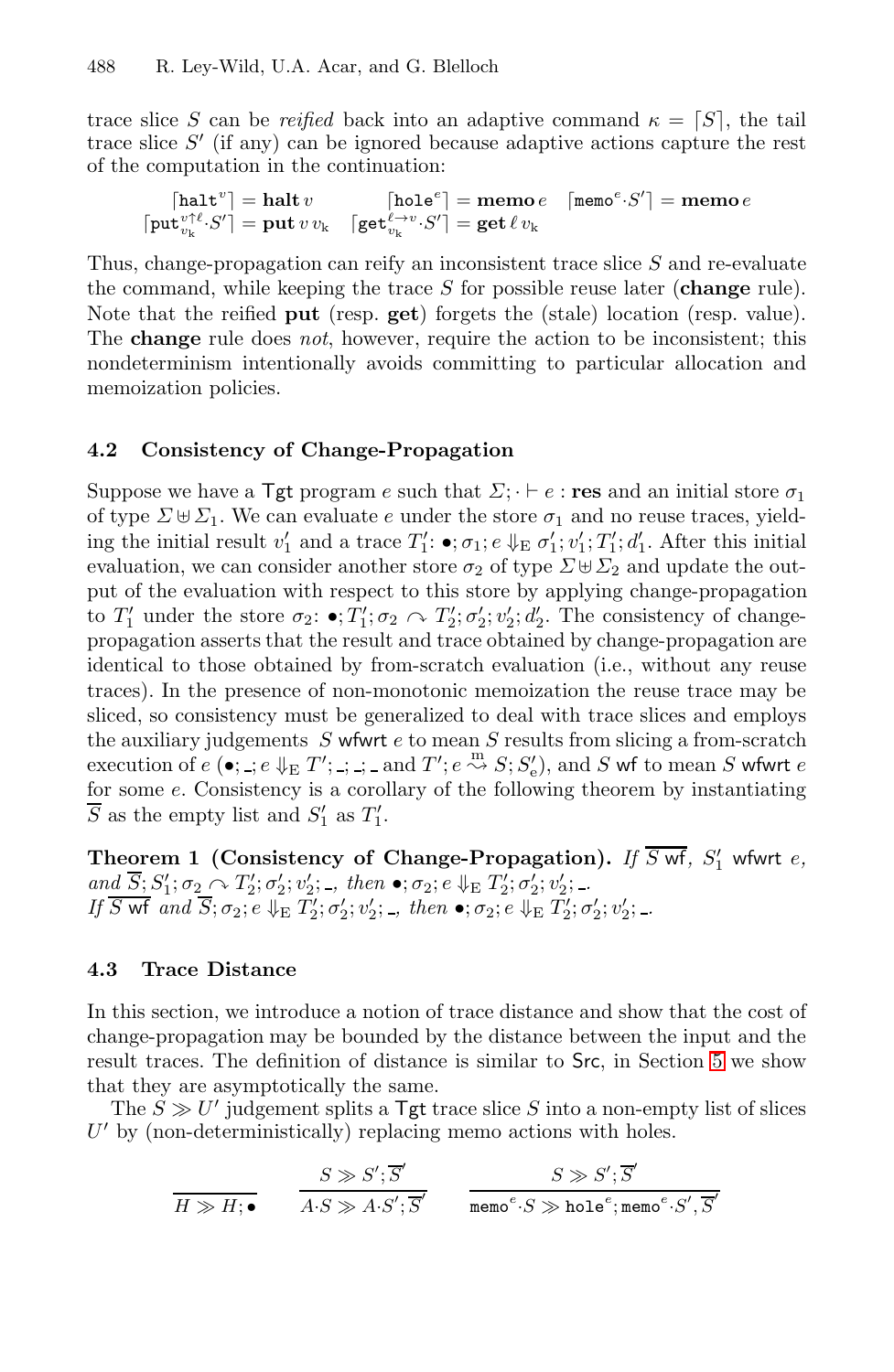The judgement extends to decomposing lists of slices  $U \gg U'$  by appending the decomposition of each slice in the list. The judgement  $U \stackrel{n}{\rightsquigarrow} U'$  means  $U'$  is a permutation of U.

The *global (search) distance*  $U_1 \boxminus V_2 = d$  of two slice lists  $U_1$  and  $U_2$  results from slicing and permuting each list, and taking their local search distance.

$$
\underbrace{U_1 \gg U_1'}_{U_1 \oplus V_1'} \quad \underbrace{U_1' \stackrel{\pi}{\leadsto} U_1''}_{U_1 \oplus V_2} \quad \underbrace{U_2' \stackrel{\pi}{\leadsto} U_2'' \stackrel{\pi}{\leadsto} U_2''}_{U_2 = d} \quad \underbrace{U_1'' \boxminus U_2'' = d}_{U_1 \oplus V_2' = d}
$$

Since global distance accounts for computation reordering, the *local search distance*  $U_1 \boxminus U_2 = d$  accounts for differences between traces in order until it finds matching memoization actions, then it can use the *local synchronization distance*  $U_1 \ominus U_2 = d$  to account for reuse between traces until they differ, at which point it must return to search distance. The distance  $d = \langle c_1, c_2 \rangle$  quantifies the cost  $c_1$ of work in  $U_1$  that isn't shared with  $U_2$  and the cost  $c_2$  of work in  $U_2$  that isn't shared with  $U_1$ . Analogous to the dynamic semantics of  $\mathsf{Tgt}$ , search distance accounts for discarding old work on the left and performing new work on the right, while synchronization distance reuses work between runs.

$$
\frac{|H_1| = c_1}{H_1; \bullet \boxminus H_2; \bullet = \langle c_1, c_2 \rangle} \qquad \frac{|H_1| = c_1}{H_1; S_1, \overline{S}_1 \boxminus U_2 = \langle c_1, 0 \rangle + d} \qquad \frac{S_1; \overline{S}_1 \boxminus U_2 = d}{\text{halt}^v; \bullet \ominus \text{halt}^v; \bullet = \langle 0, 0 \rangle}
$$
\n
$$
\frac{S_1; \overline{S}_1 \boxminus U_2 = d}{A \cdot S_1; \overline{S}_1 \boxminus U_2 = \langle 1, 0 \rangle + d} \text{ a/L}
$$
\n
$$
\frac{S_1; \overline{S}_1 \boxminus U_2 = d}{A \cdot S_1; \overline{S}_1 \ominus S_2; \overline{S}_2 = d} \qquad \frac{S_1; \overline{S}_1 \ominus S_2; \overline{S}_2 = d}{A \cdot S_1; \overline{S}_1 \ominus A \cdot S_2; \overline{S}_2 = d}
$$
\n
$$
\frac{S_1; \overline{S}_1 \ominus S_2; \overline{S}_2 = d}{\text{memo}^e \cdot S_1; \overline{S}_1 \ominus \text{meno}^e \cdot S_2; \overline{S}_2 = \langle 1, 1 \rangle + d} \text{memo/hit}
$$
\n
$$
\frac{U_1 \boxminus U_2 = d}{U_1 \ominus U_2 = d}
$$

The search distance between halt or hole actions is the length of each action. Skipping an action incurs a cost of the length of the action for the corresponding trace and forces distance to remain in search mode (**\*/L** rules, the right rules are omitted). Two identical memo actions incur a cost of 1 each and enable switching from search to synchronization mode.

Synchronization distance, as in Src, is only meant to be used on traces generated by the evaluation of the same expression under (possibly) different stores (though synchronization distance exists between any two traces). The synchronization distance between halt actions is  $(0, 0)$ , and assumes both actions return the same value. Identical adaptive actions match without cost and allow distance to continue synchronizing the tail. Synchronization may return to search mode, either nondeterministically or because adaptive actions don't match.

The following shows that the distance between a program's trace  $T$  and some traces  $\overline{S}$  coincides with the cost of evaluating the program with reuse traces  $\overline{S}$ .

**Theorem 2 (Dynamic Semantics Coincides with Distance).** *If* S wf*, and*  $\bullet; \sigma; e \Downarrow_{\mathbb{E}} T'; \sigma'; v';$ , then  $S \boxminus^{\gg} T' = d \text{ iff } S; \sigma; e \Downarrow_{\mathbb{E}} T'; \sigma'; v'; d.$ 

The following result shows that for pure computations with unique function calls, greedy non-monotonic reuse is optimal in the sense that it achieves minimal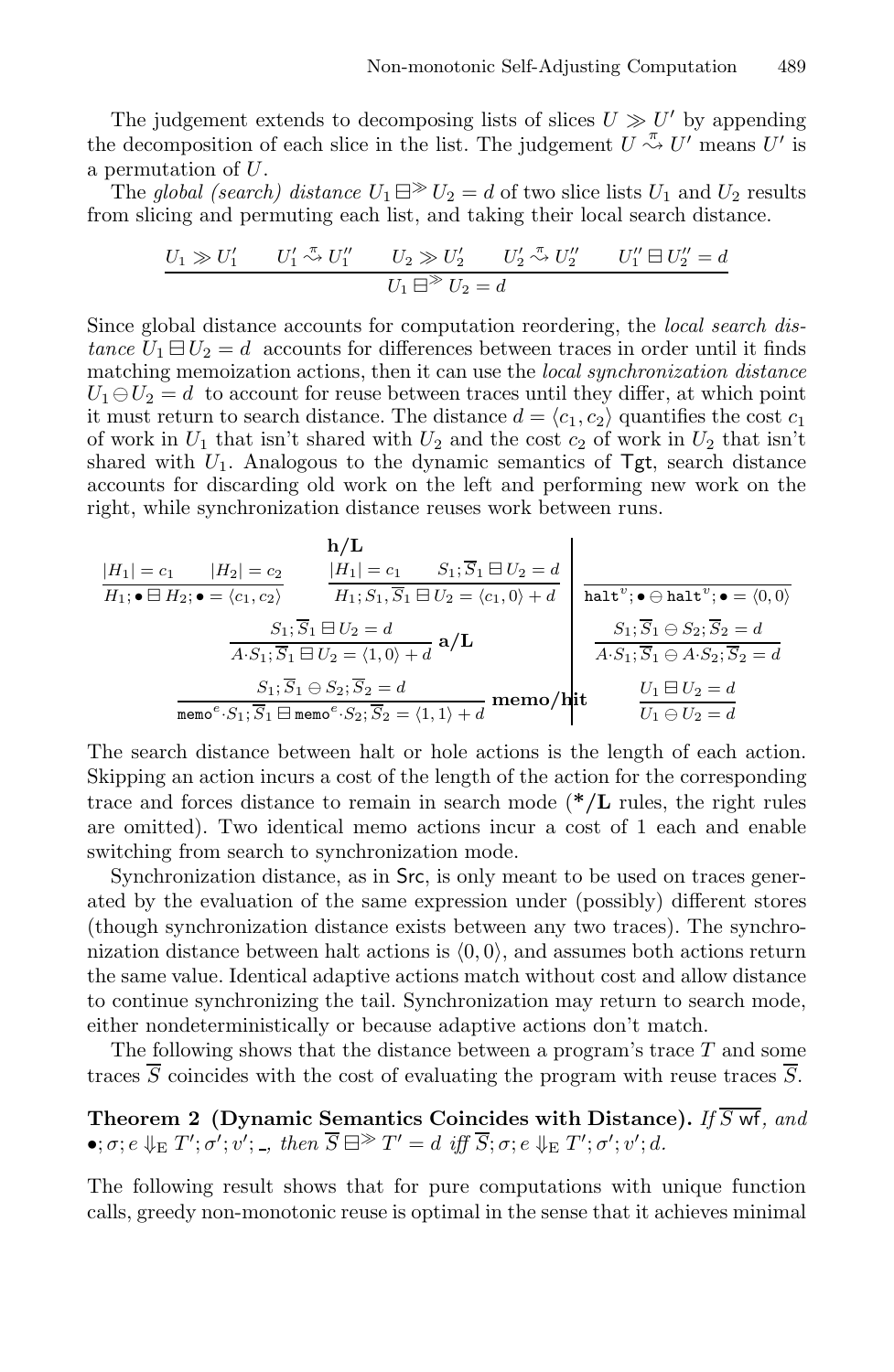trace distance. The uniqueness condition means that an application  $e_f$  $e_x$  with a given function  $e_f$  and argument  $e_x$  occurs at most once during the execution. This assumption is necessary because in the presence of duplicate calls and nondeterministic allocation, greedily stealing a computation may unnecessarily cause computation to become inconsistent. The purity assumption is necessary because effects can introduce dependencies between computations that incur an additional cost to reorder (see Section 6).

<span id="page-14-0"></span>**Theorem 3 (Optimality of Greediness).** *Given two pure computations with unique function calls, greedy memo-matching is an optimal memoization policy that change-propagates with asymptotically minimal distance.*

*Proof.* By the uniqueness assumption, greedy memo-matching achieves maximal reuse of the computation, whence the Tgt-level distance is minimized and in turn the Src-level distance is minimized, up to a constant factor.

## **5 Translation**

In this section, we describe a semantics- and trace distance-preserving translation from Src to Tgt

To translate from Src to Tgt, we use an *adaptive continuation-passing style* transformation. The explicit continuation helps identify the scope of inconsistent store actions that need to be re-executed as well as identical memoized computations that can be reused. That translation was previously used for monotonic self-adjusting computation with traces and local trace distance [12]; we exploit its robustness to extend it to the non-monotonic setting by generalizing to trace slices and global trace distance.

*Program Translation.* To establish the semantic connection, we define translation for types  $[\tau^{\text{src}}] = \tau^{\text{tgt}}$ , expressions  $[e^{\text{src}}] v_k^{\text{tgt}} = e^{\text{tgt}}$  with an explicit Tgt-level<br>continuation  $v_k^{\text{tgt}}$ , values  $[v^{\text{src}}] = v^{\text{tgt}}$ . The translation is a standard CPS conver-<br>sion except that store p sion except that store primitives are translated into Tgt store commands with an explicit continuation  $v_k$ , and the function translation threads the continuation through the store and uses explicit **memo** operations before and after the function body to isolate the function call from the rest of the computation.

The correctness and efficiency of the translation is captured by the fact that well-typed Src programs are compiled into (statically and dynamically) equivalent well-typed Tgt programs with the same asymptotic complexity for initial runs (i.e., Tgt evaluation with an empty reuse trace), which are straightforward adaptations of the proofs for the monotonic variant of Tgt.

**Theorem 4 (Static and Dynamic Preservation).** *If*  $\Sigma; \Gamma \vdash e : \tau$ , and  $\llbracket \Sigma \rrbracket$ ;  $\llbracket \Gamma \rrbracket$ ,  $\Gamma' \vdash v_{\mathbf{k}} : \llbracket \tau \rrbracket \rightarrow \textbf{res}, \text{ then } \llbracket \Sigma \rrbracket$ ;  $\llbracket \Gamma \rrbracket$ ,  $\Gamma' \vdash \llbracket e \rrbracket$   $v_{\mathbf{k}} : \textbf{res}.$  $If \sigma_0: e_0 \Downarrow T; \sigma_1; v_1; c_0, \text{ and } \bullet; [\![\sigma_1]\!] \uplus \sigma_k; v_k [\![v_1]\!] \Downarrow_E T_k; \sigma_2; v_2; \langle \_, c_1 \rangle, \text{ then } \bullet; [\![\sigma_0]\!] \uplus$  $\sigma_{\mathbf{k}}$ ;  $\llbracket e_0 \rrbracket v_{\mathbf{k}} \Downarrow_{\mathbf{E}} T'; \sigma_2 \uplus \sigma_{\mathbf{e}}$ ;  $v_2$ ;  $\langle \mathbf{I}, \Theta(c_0+c_1) \rangle$ .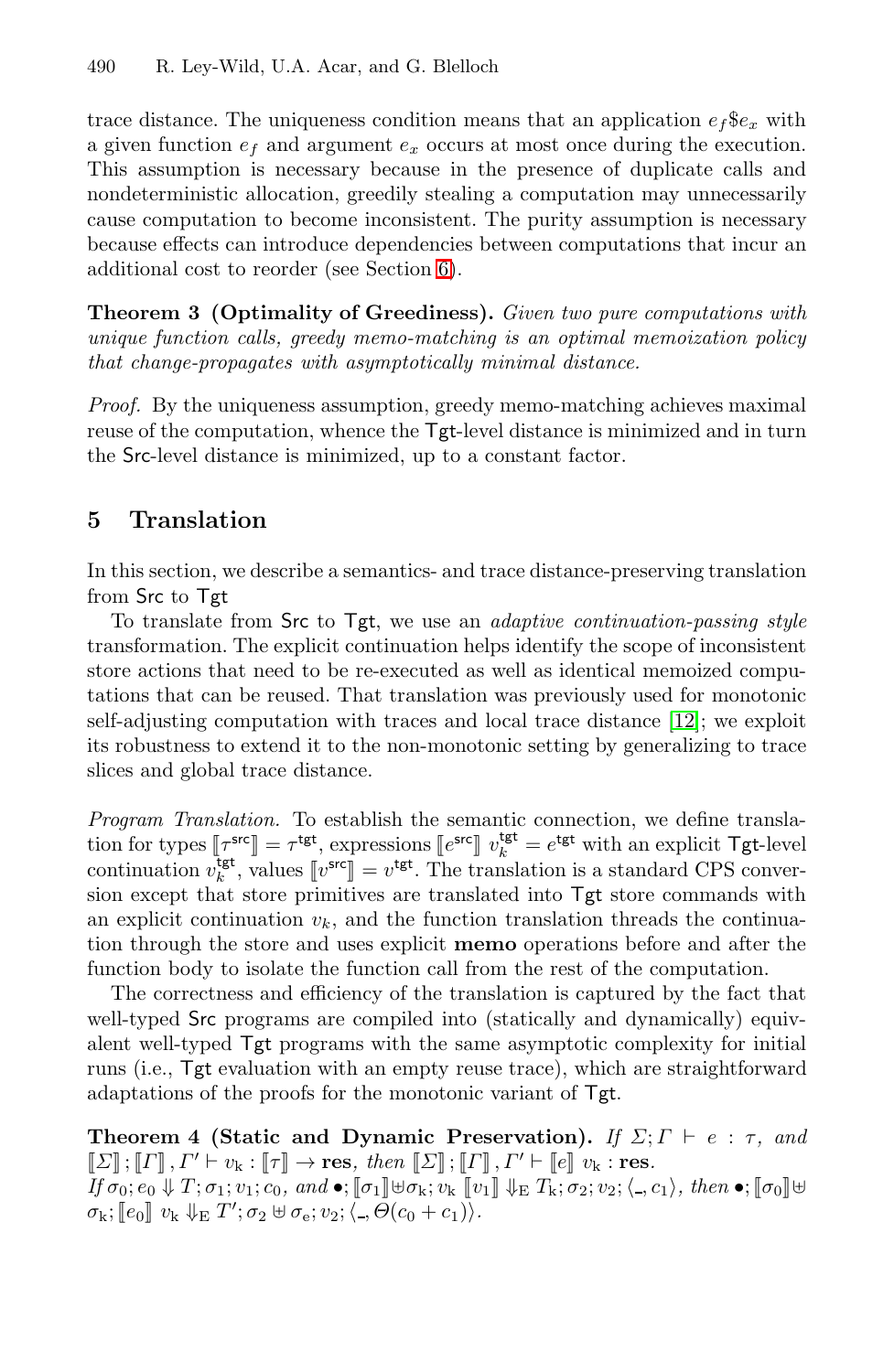<span id="page-15-1"></span>*Trace Translation.* To establish the trace distance connection, we define a *trace translation*  $\begin{bmatrix} S^{\text{src}} \end{bmatrix} v_k^{\text{tgt}} U_k^{\text{tgt}} = U^{\text{tgt}}$  of a Src trace slice  $S^{\text{src}}$  using  $v_k^{\text{tgt}}$  as an initial continuation and suffix slice list  $U^{\text{tgt}}$  to produce a Tgt slice list  $U^{\text{tgt}}$  corresponding to to the original computation (with explicit holes). The proof of global trace distance preservation requires establishing the preservation of local trace distance, which in turn requires auxiliary translations for a trace slice  $S<sup>src</sup>$  extracted from a larger computation and for non-empty  $S_{rc}$  slice list  $U^{src}$ .

<span id="page-15-0"></span>**Corollary 1** (Src/Tgt Distance Soundness). If  $S_1^{\text{imp}} \boxminus^{\text{sup}} S_2^{\text{imp}} = \langle -, c \rangle$ , then  $S_1^{\text{imp}}$ ⊥<br>⊤  $\mathbf{id}_1 \, U_{\mathbf{id} 1}^{\text{tgt}} \boxminus^{\text{def}}$ 닢  $S_2^{\text{imp}}$ µ<br>⊤  $\mathbf{i}\mathbf{d}_2 U_{\mathbf{i}\mathbf{d}2}^{\mathbf{tgt}} = \langle \mathbf{a}, \Theta(c) \rangle$ , where  $U_{\mathbf{i}\mathbf{d}i}^{\mathbf{tgt}}$  *is the identity trace.* 

Note that since Src and Tgt distance are quasi-symmetric, analogous results hold of the left compo[ne](#page-9-0)nt of distance. This means that change-propagation has the same asymptotic time-complexity as trace distance.

# **6 The Change Propagation Algorithm**

Here we describe a concrete algorithm and associated data structures for effic[ient](#page-10-0)ly supporting the reordering of the trace. This goes into a level more detail than the target semantics in Section 4 allowing an analysis of running time. We use CPA to refer to the change propagation algorithm in contrast to the abstract change propagation mechanism of Section 4. We use TDS to refer to the concrete data structure used for traces generated during the run of the program and updated by the CPA.

The main idea of the CPA is to traverse the trace in execution order while identifying the parts of the trace that need to be rerun (the  $\Downarrow_{\rm E}$  and  $\Downarrow_{\rm K}$  relations in Subsection 4.1) and the parts that can be reused (the  $\sim$  relation in Subsection 4.1). In particular it is important to skip over the part that can be reused without incurring any cost. An important aspect is therefore to identify after a memo hit the next place in the trace that does not match the previous trace—i.e., the next inconsistency. Once this is identified the CPA also needs to splice the part between the match and the inconsistency out of the previous TDS and append it to the current TDS.

The TDS is based on a totally ordered timeline with a timestamp for each action in the trace—i.e., all memo and reference actions. This timeline therefore has a one-to-one correspondence to the trace in the target semantics. The TDS also maintains for each modifiable reference the timestamps for all actions on the reference, and for each **get** action it keeps the continuation that needs to be rerun if the value of the reference is changed. To support reordering this timeline needs to allow extraction and insertion of chunks of trace. As discussed below, this can be implemented reasonably efficiently. Finally the TDS needs to maintain a memo table mapping all memoized function calls and associated arguments to the timestamp at which the call is made. Here we assume that if there are multiple identical calls, only one is stored.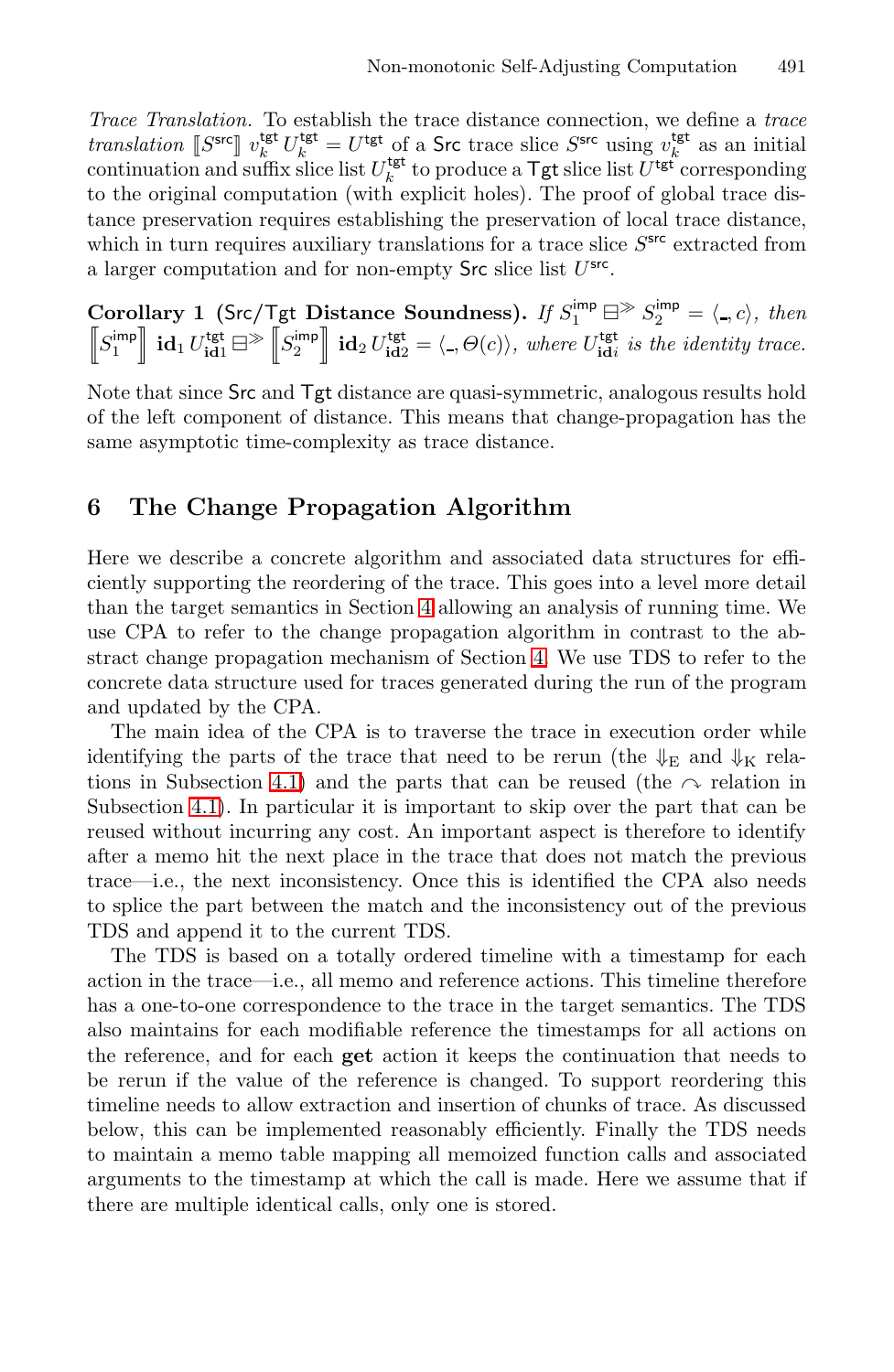Algorithm CPA  $(S, T, Q, t_s)$ **let**  $t_i$  = find the next element in  $Q$  greater than  $t_s$ in if  $t_i$  is the end then  $T + S[t_s, end]$ else let  $T_r = S[t_s,t_i)$  $S' = S - T_r$  $(t_m, Q', T_n)$  = run continuation of  $t_i$  until memo match in S'  $t_m$  is the timestamp of the memo match  $Q'$  is Q extended such that every  $\text{put}(\ell)$  during the run adds all associated  $\text{get}(\ell)$ s to the queue  $T_n$  is the new trace  $T' = T + T_r + T_n$ in if  $t_m$  is the end then  $T'$ else CPA  $(S', T', Q', t_m)$ 

**Fig. 1.** The non-monotonic change propagation algorithm

Figure 1 describes the non-monotonic CPA. The algorithm starts with an input trace S (i.e., the list of trace slices  $\overline{S}$  in the Tgt semantics, but the separation into pieces is implicit) and generates an output trace T for the updated run. The algorithm maintains a queue  $Q$  of the timestamps of inconsistent reads (**get** actions for which the value of the corresponding reference has changed), ordered by time. The queue is initialized to include all the **get** actions on any input references that have changed. The time  $t_s$  represents a finger (position) in S which is the start of a piece of trace that is being reused. Initially,  $t_s$  is at the start of  $S$ ; at each step (recursive call), the algorithm finds the next inconsistent read past  $t_s$ . If there is none, then there are no more inconsistencies and the algorithm is done by appending the trace in  $S$  past the finger onto the end of T. If the next inconsistent read is at time  $t_i$ , CPA extracts the part of the trace between  $t_s$  (inclusive) and  $t_i$  (exclusive) because it hasn't changed since the last run and can be reused by simply appending it to the output trace (skipping the  $\sim$  replay transitions). This chunk is also removed from the input trace since we don't want to use the same part of the input trace more than once.

Since the read at  $t_i$  is inconsistent (reads a different value from before) the algorithm needs to rerun the continuation for that read. While the continuation runs it looks for a memo match in S and stops when it finds one. This match could be anywhere in  $S$ , and in particular out of order with respect to matches found in previous steps. While running, whenever a change is made to a reference that existed in the previous run (a write with a new value), the timestamps for all the reads associated with that reference are added to  $Q'$ . Thus when the rerun is completed, all inconsistent reads caused by the run are properly marked in  $Q'$  and all memoized function calls are placed in the memo table for future reference. The rerun returns the timestamp  $t_m$  of the memo match, as well as the modified queue  $Q'$  and the new trace segment  $T_n$  for the computation that has just nur Now CDA can extend the original output trace  $T$  with the newshall has just run. Now CPA can extend the original output trace  $T$  with the reusable trace  $T_r$  and the new trace  $T_n$ . Thus on every step (except perhaps the last), the algorithm adds one reused chunk of trace and one new chunk of trace to the output trace. Only the new chunks require work.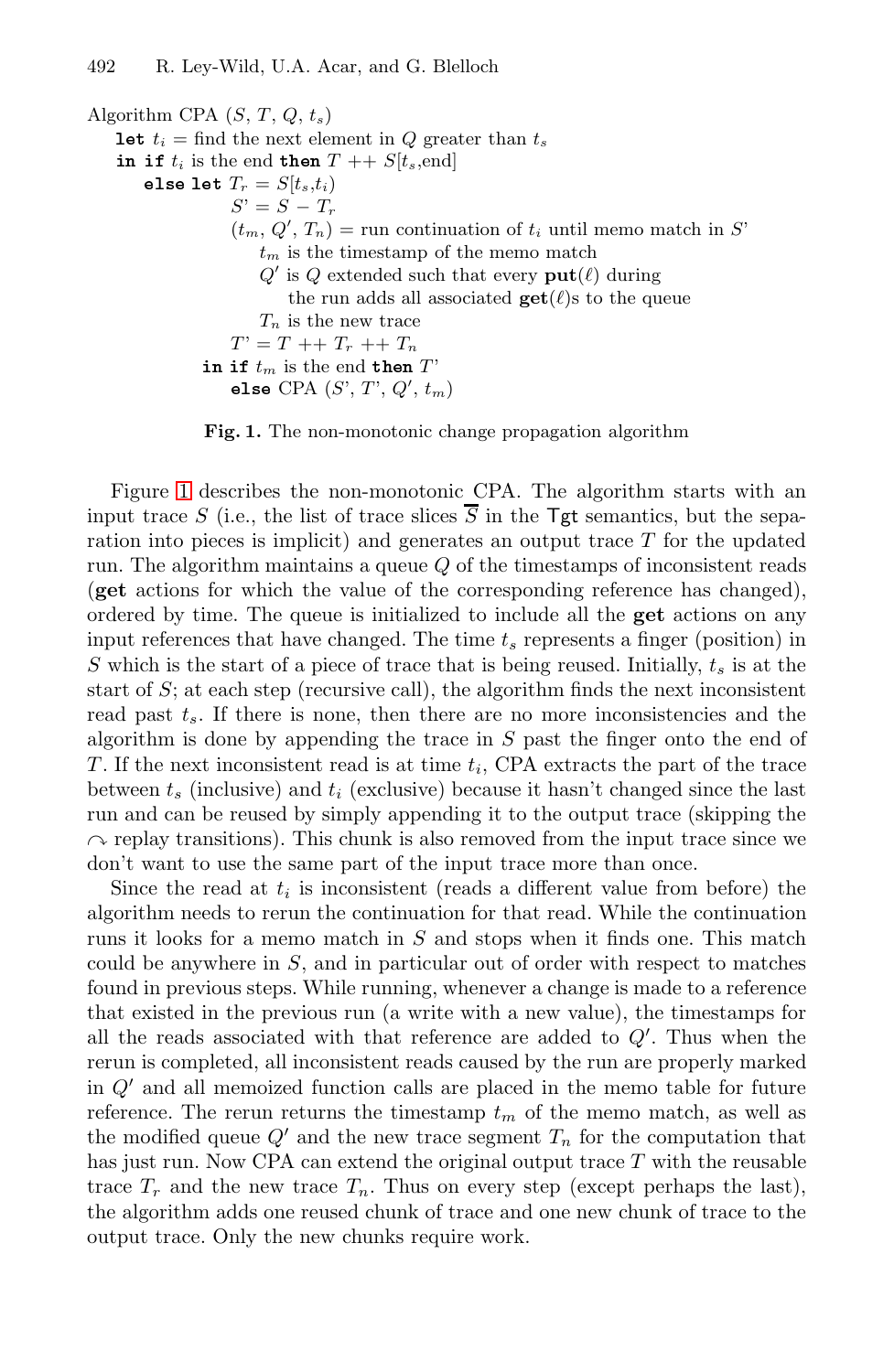This algorithm implements the change propagation scheme described in Section 4 and is therefore correct as long as it properly identifies the **change** rule from the Tgt dynamic semantics—i.e., it properly identifies the next difference in the trace. This identification is correct since the only way a **get** of a pure reference from the source language can become inconsistent (read a different value) is if the original **put** has changed. These reference updates are all included in Q. The important property is that any reordering among the reads does not affect the values read since the write happens before all reads. Also the order of a read and write cannot swap since that would be an invalid program and would not be generated by any trace. This is not true for imperative source references, where there can be interleaving between writes and reads and a reordering of traces can swap the ordering of a read and write.

Now let's consider the running time of CPA. Certainly all new computation needs to be run but this is accounted for in the trace distance. The other costs of the algorithm include the time for extracting and appending chunks of the trace, the cost for the queue operations, and the cost for memo lookup and associated insertion into the memo table. We use  $T_{splice}(n)$  to indicate the time to append or extract a chunk of trace for a trace of size n. Using balanced trees this can easily be implemented in  $O(\log n)$  time, and with some work comparisons between timestamps in the trace can be made to work in  $O(1)$  time. We use  $T_{queue}(n)$  to indicate the time to insert or delete in the queue of size n. This is easy to implement in  $O(\log n)$  time per operation as long as the comparison of time stamps is  $O(1)$  time. We assume the memo lookup uses standard hash tables and therefore takes constant expected time per operation (either lookup or insertion). Consider a computation in which the total new computation is  $c$ , the total number of recursive calls of the CPA is  $l$ , the total trace distance just counting reads is  $r$ , and the maximum of the sizes of the input and output traces is n. The running time is then  $O(c + lT_{splice}(n) + (r + l)T_{queue}(n))$ . Relating this to the trace distance measured by the semantics, change propagation for two traces  $S_1$  and  $S_2$  such that  $S_1 \ominus^{\gg} S_2 = \langle c_1, c_2 \rangle$  will run in [tim](#page-17-0)e  $O((c_1 + c_2)(1 +$  $T_{splice}(n) + T_{queue}(n)) = O((c_1 + c_2) \log n).$ 

*Example.* The **Tgt** trace of map has the form (abbreviations given below):

$$
\underbrace{\text{call}^{\text{map}\text{self}}\text{#}\text{get}^{\ell\rightarrow h::t}}_{\text{L}}\underbrace{\text{call}^{\text{f}\text{$f$h$}\text{#}h'}\cdot T^{\text{f}(h)}\cdot \text{ret}^{\text{f}\text{$h$}\text{#}h'}}_{F^h}\cdot \underbrace{\Box\cdot \text{put}^{h'::t'\uparrow\ell'}}_{p}\cdot \underbrace{\text{ret}^{\text{map}\text{f}\text{eff}\ell'}}_{\text{L}}
$$

<span id="page-17-0"></span>where  $T^{f(h)}$  is the body of  $f(h)$  and  $\Box$  is a hole for the recursive call  $\text{map}(t) = t'^{3}$ .<br>The trace segments call  $g^{s_x\mu_a}$  and  $\text{ref}^{s_x\mu_a}$  represent the *memoized* function call The trace segments call  $g^{\$x\downarrow a}$  and  $\text{ret}^{g\$x\uparrow a}$  represent the *memoized* function call and return that result from translating a Src trace  $app^{g\$x\psi_a}(\ )$ ; they (1) enable reusing the subsequent trace up to the next inconsistent action and (2) identify an inconsistency (i.e., need to re-execute at the return) if the function is being reused in a different calling context (i.e., returning to a different continuation).

<sup>3</sup> For brevity, we omit the Tgt continuations on actions (e.g., a call has a continuation argument, a return passes the result to the continuation).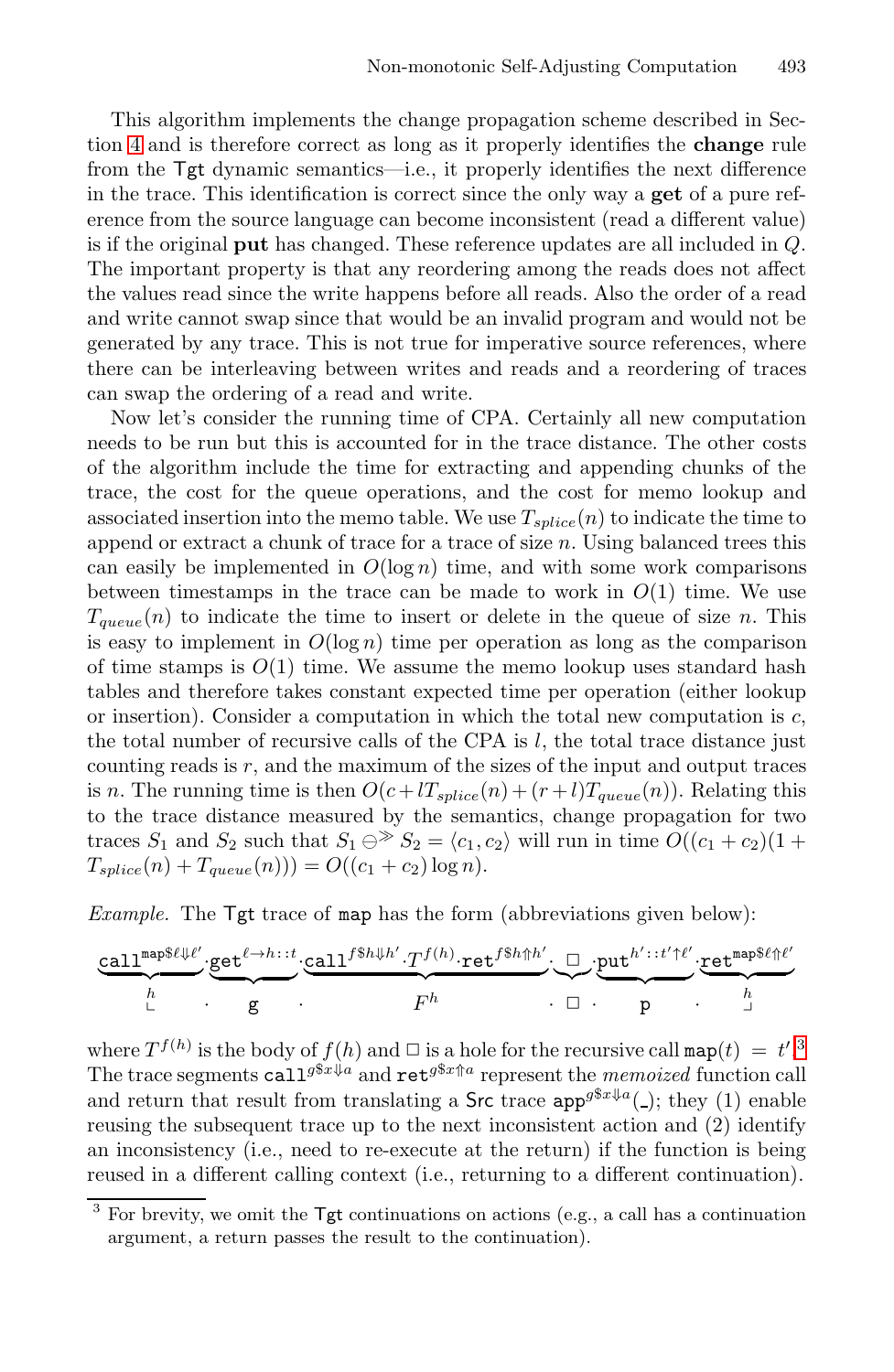Next, we consider the CPA updating map. The table below shows the iterations of CPA with the reuse trace  $S$  and the trace  $T$  of the new run as it is built.



The queue  $Q$  consists of inconsistent reads (e.g.,  $g$ ) due to input changes and inconsistent returns (e.g.,  $\frac{n}{n}$  and the return at the end of  $F_n$ ) because the calling<br>content (i.e., caller) has changed. We use detted (not in  $S$  for inconsistent estimate context (i.e., caller) has changed. We use  $\frac{ \text{dotted}}{\text{red}}$  in S for inconsistent actions and in T for new work (viz.  $T_n$ ), dashed/orange in S for a partially inconsistent trace and in T for partially reused work (viz.  $T_r + T_n$ ), and solid/green in S and T for the reused trace (viz.  $T_r$ ).

The initial map on  $[1, \ldots, n, k]$  produces the first trace S. Moving k to the front changes the input to  $[k, 1, \ldots, n]$ , and Q is initialized with the now-inconsistent get actions for k and n. In the first CPA iteration,  $\hat{\mathbb{L}}$  is reused and the following g is re-run because it's inconsistent and immediately followed by a memo-match in  $F^k$ ; in S, the return  $\hat{\mathbb{I}}$  is marked inconsistent because of the new caller (originally called from  $\mathring{\mathcal{L}}$ , but now from the top-level) and the consumed trace segments are removed (indicated by blanks in the next iteration). In the second iteration,  $F^k = \frac{\text{call} f^{\$h \Downarrow h'} \cdot Tf^{(h)}}{\text{curl} \cdot T}$  ret $f^{\$h \Uparrow h'}$  reuses the call and body, but re-runs the tail because of the different tail computation  $(\text{map$[1,...]}$  instead of  $\text{map$[ni1]}$ . The third and fourth iterations likewise reuse the map and  $f$  calls for 1..*n* and mark  $\frac{1}{4}$  inconsistent because of the different caller. The fifth iteration reuses the call and body for nil, but has to re-execute the return  $\frac{n+1}{n}$  and p of *n* because of the new caller. Finally, in the sixth iteration, the map returns of n..2 are reused, and the returns  $\frac{1}{\omega}$  and  $\frac{k}{\omega}$  are re-run because they have new callers. The reuse trace S is left over wi[th](#page-20-6) unused remnants  $\mathbf{p}^k$  and  $\frac{1}{k}$  which must be discarded.

### **7 Related Work**

Self-adjusting computation has been realized through several formal languages and implementations. The first was a pure higher-order language with a modal type system that was implemented both as a Standard ML library with a monad and explicit destination-passing [2] and a Haskell library using several monads to enforce the modal constraints [6]. Subsequent proposals included a direct-style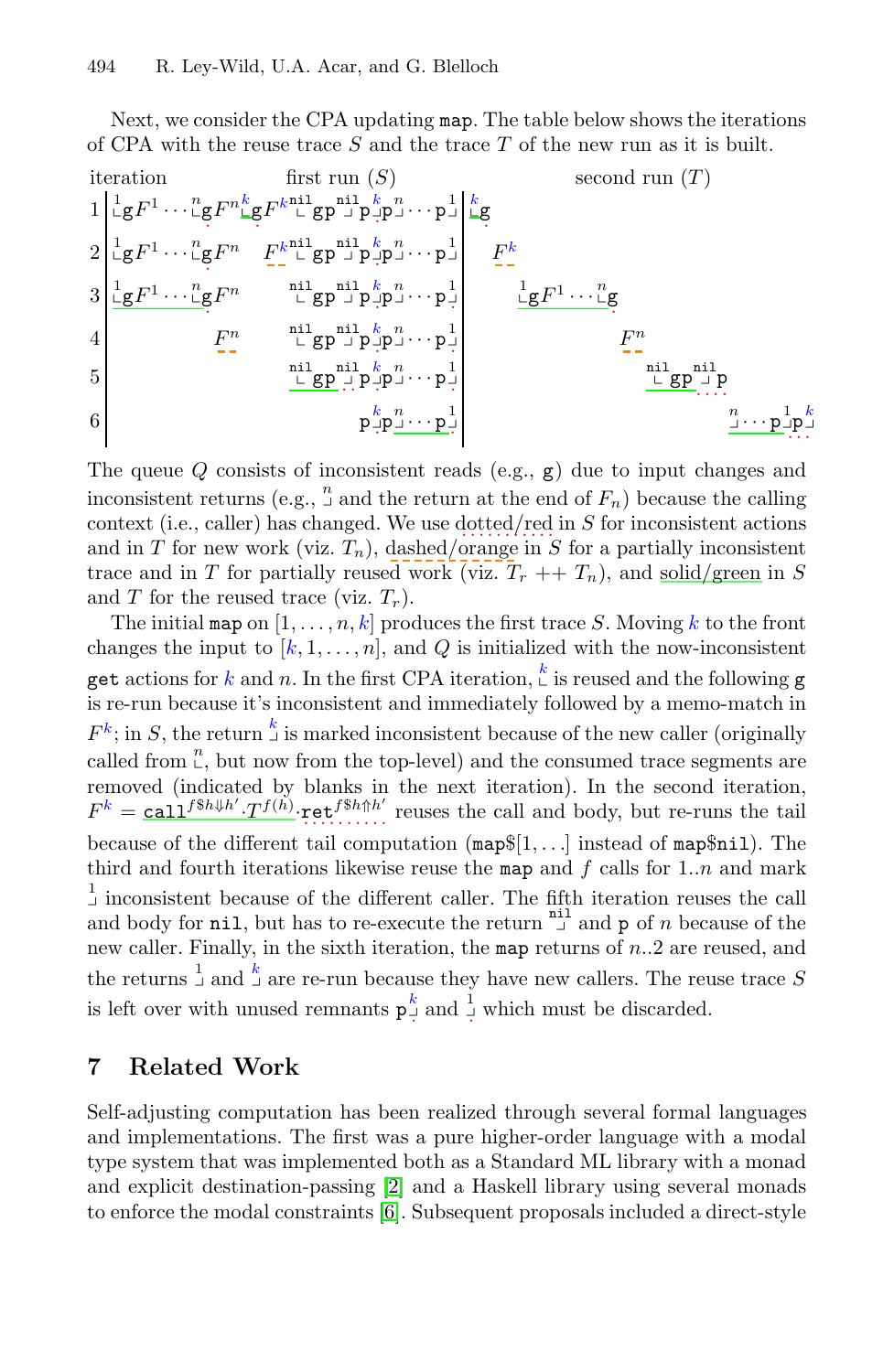higher-order language compiled into a continuation-passing style (CPS) higherorder language implemented in the MLton Standard ML compiler [13], and a low-level imperative language implemented as a compiler for C [10]. All of these designs focus on *strict* language[s wi](#page-20-4)th *call-by-value* (CBV) functions that *eagerly* evaluate function arguments<sup>4</sup> and none of them supported efficient reordering. Approaches based on pure memoization (function caching) alone [16,14] allow for incrementality with reordering; since they lack the fine-grained dependence tracking of modifiable references, they can only provide coarse-grained reuse and are inefficient for deeply-nested changes (e.g., changing the last element of a list). Previous work introduced a cost semantics for self-adjusting computation with updatable references and monotonic reuse, and showed analogous correctness properties of change-propagation and compilation [12].

# **8 Conclusion and Future Work**

Self-adjusting computation (SAC) combines dynamic dependence tracking and memoization to effectively update a computation in response to input changes. However, since previous approaches are based on updating a timeline of the computation in monotonic (i.e., time-increasing) order and a greedy approach to memo matching, they perform inefficiently when subcomputations are reordered.

We generalize SAC with non-monotonic reuse to support input changes that affect the order of subcomputations. We give a high-level source language for expressing pure self-adjusting programs equipped with a notion of trace distance to quantify the dissimilarity of computations under an input change. We give a semantics- and trace distance-preserving translation to a low-level target language and show that trace distance coincides asymptotically with changepropagation (i.e., update). We also provide and analyze a new algorithm that realizes the semantics of change-propagation with reordering, which incurs a logarithmic overhead. In future work, we will evaluate the algorithm and extend non-monotonicity to other programming paradigms (e.g., updatable references and laziness).

### <span id="page-19-1"></span><span id="page-19-0"></span>**References**

- 1. Acar, U.A., Blelloch, G.E., Blume, M., Tangwongsan, K.: An experimental analysis of self-adjusting computation. In: PLDI (2006)
- 2. Acar, U.A., Blelloch, G.E., Harper, R.: Adaptive functional programming. ACM TOPLAS 28(6), 990–1034 (2006)
- 3. Acar, U.A., Blelloch, G.E., Tangwongsan, K., Türkoğlu, D.: Robust kinetic convex hulls in 3D. In: European Symposium on Algorithms (September 2008)
- 4. Acar, U.A., Cotter, A., Hudson, B., Türkoğlu, D.: Dynamic well-spaced point sets. In: Symposium on Computational Geometry (2010)
- 5. Acar, U.A., Ihler, A., Mettu, R., Sümer, Ö.: Adaptive Bayesian inference. In: Neural Information Processing Systems, NIPS (2007)

<sup>4</sup> Haskell is lazy, but the use of monads gives SAC primitives eager evaluation.